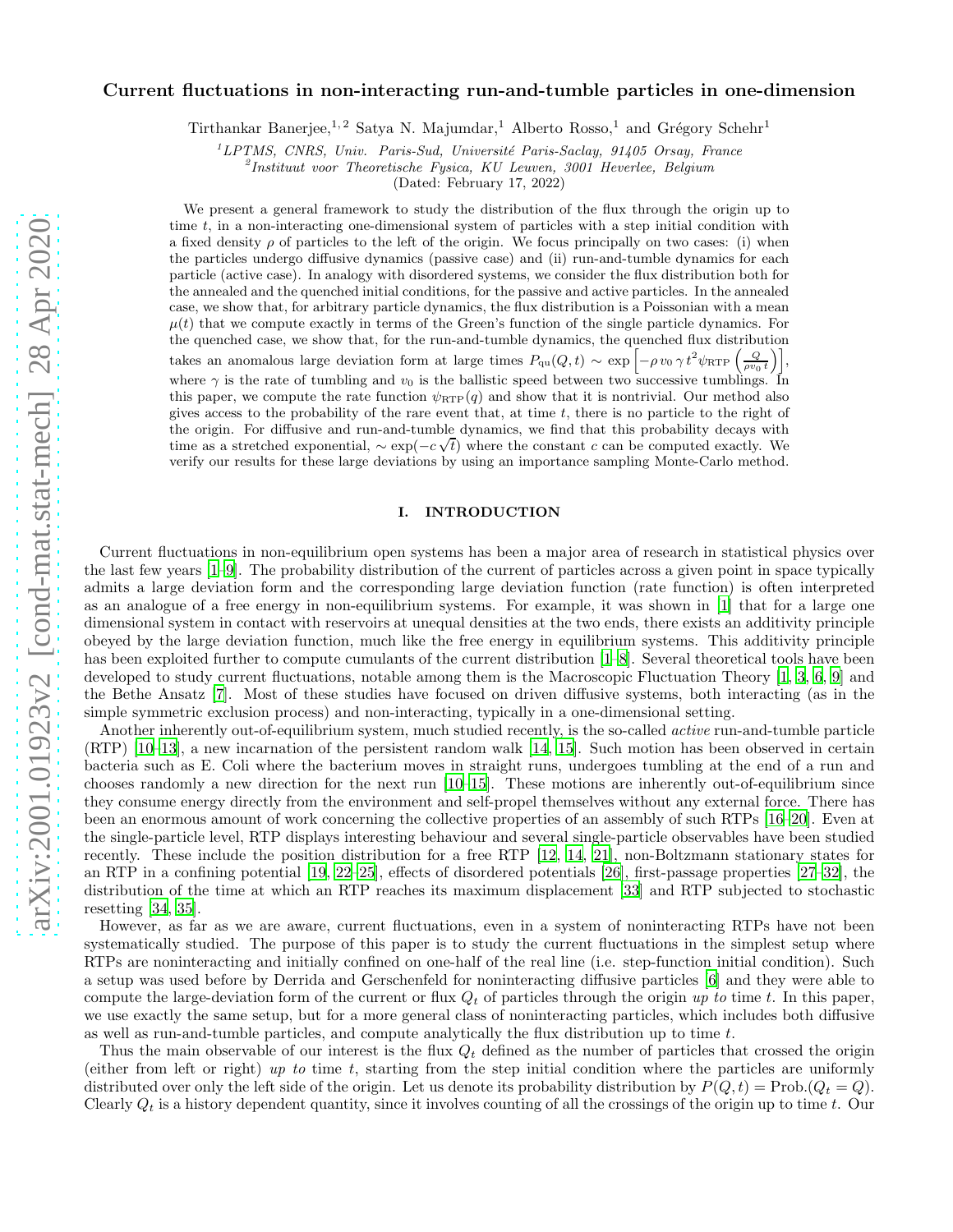exact results rely on a simple but crucial observation, valid for this special step initial condition: each particle, starting from the left side of the origin, that crosses the origin an even number of times up to time  $t$  does not contribute to the flux  $Q_t$ . But if it crosses the origin an odd number of times, it contributes unity to the flux  $Q_t$ . Hence, the flux  $Q_t$  is exactly equal to the number  $N_t^+$  of particles present on the right side of the origin at time t, i.e.  $Q_t = N_t^+$ . Thus the history dependent observable  $Q_t$  gets related, via this observation, to  $N_t^+$  which is an instantaneous observable at time t. As we will see later, it is much easier to compute the probability distribution  $P(N^+, t) = \text{Prob.}(N_t^+ = N^+)$ , rather than the distribution of  $Q_t$  directly. Hence, knowing the distribution of  $N_t^+$ , we can compute the flux distribution from  $P(Q, t) = \text{Prob.}(N_t^+ = Q)$ . Note that this equivalence holds for arbitrary dynamics of the particles, for example it holds both for diffusive as well as RTP dynamics of the particles.

Based on this connection  $Q_t = N_t^+$ , we can apply our results for the flux distribution to another interesting problem. Consider for instance an ideal gas of noninteracting particles in a box. Imagine that the box is divided into two halves by a removable wall. Initially, all the particles are on the left half of the box and at  $t = 0$  we lift the wall and let the particles explore the full box freely. At time  $t$ , we take a snapshot of the system and observe the locations of the particles. Of course, on an average, one expects that, at long times, the particles will be uniformly distributed throughout the box. We can ask: what is the probability that, at time  $t$ , all the particles are again back to the left half of the box? Clearly this is an extremely rare event but what is the probability of this event? How does it decay with time? But note that this is exactly the probability  $\text{Prob.}(N_t^+ = 0) = P(Q_t = 0, t)$ . Hence, our computation of the flux distribution with step initial condition gives access to the probability of this rare event (corresponding to all the particles coming back to the left half of the box at time  $t$ ), in a one-dimensional setting.

The rest of the paper is organised as follows. In section [II](#page-1-0) we discuss the model and present a summary of our main results. Then in Sec. [III](#page-6-0) we introduce the general setting and show how the single-particle Green's function plays the central role in the analysis. Next in Secs. [IV](#page-7-0) and [V,](#page-8-0) we calculate the annealed and quenched averages, respectively, of the probability distribution of the flux for both diffusive and run-and-tumble particles. Then in Sec. [VI](#page-16-0) we give the numerical verifications of our results and finally in Sec. [VII](#page-17-0) we summarize and conclude.

## <span id="page-1-0"></span>II. THE MODEL AND THE MAIN RESULTS

We consider a set of N noninteracting particles initially distributed uniformly with a density  $\rho$  on the negative real axis, as in Fig. [1.](#page-1-1) Without loss of generality, we label the particles  $i = 1, 2, ..., N$  with  $x_i(t)$  denoting the position of the *i*-th particle at time t. Each  $x_i(t)$  evolves independently by a stochastic (or deterministic) evolution rule (the same law of evolution for each particle). For example, each particle can undergo independent Brownian motion. Alternatively, each particle can undergo independent RTP dynamics in one-dimension. This RTP dynamics for a single particle is defined as follows.



<span id="page-1-1"></span>FIG. 1: Schematic representation of an initial realization with all particles on the left of an arbitrary origin  $(x = 0)$  on an infinite line  $L \to \infty$ . After time t each particle undergoes some displacement depending on the dynamics. The quantity of interest in our case is the number of particles on the right of the origin at time  $t$ .

**RTP** dynamics. The position of a single RTP  $x(t)$  evolves via the Langevin equation

$$
\frac{dx}{dt} = v_0 \,\sigma(t) \tag{1}
$$

where  $v_0$  is the intrinsic speed during a run and  $\sigma(t) = \pm 1$  is a dichotomous telegraphic noise that flips from one state to another with a constant rate  $\gamma$ . The effective noise  $\xi(t) = v_0 \sigma(t)$  is coloured which is simply seen by computing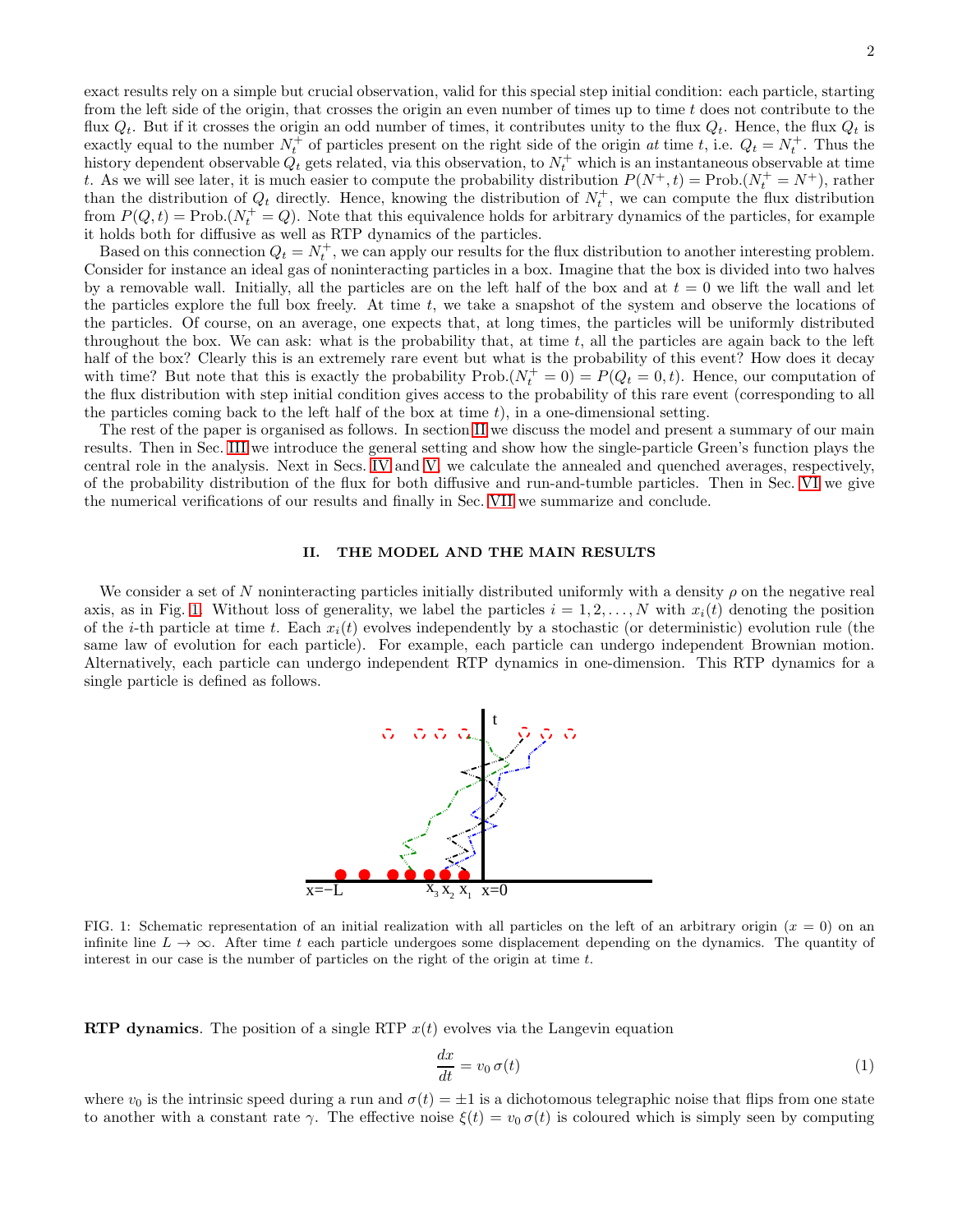its autocorrelation function

$$
\langle \xi(t)\xi(t')\rangle = v_0^2 e^{-2\gamma |t-t'|}.
$$
\n(2)

The time scale  $\gamma^{-1}$  is the 'persistence' time of a run that encodes the memory of the noise. In the limit  $\gamma \to \infty$ ,  $v_0 \to \infty$  but keeping the ratio  $D_{\text{eff}} = v_0^2/2\gamma$  fixed, the noise  $\xi(t)$  reduces to a white noise since

$$
\langle \xi(t)\xi(t')\rangle = \frac{v_0^2}{\gamma} \left[\gamma e^{-2\gamma|t-t'|}\right] \to 2D_{\text{eff}}\,\delta(t-t').\tag{3}
$$

Thus in this so called 'diffusive limit', the persistent random walker  $x(t)$  reduces to an ordinary Brownian motion. For finite  $\gamma$  (i.e., persistence time scale of memory), the RTP will be referred to as an "active" particle. In the diffusive limit, the active particle dynamics reduces to an ordinary Brownian motion, which we refer to as a "passive" motion.

Given the stochastic dynamics of the individual particles, starting from the step initial condition, our main object of interest is the flux  $Q_t$  of particles through the origin up to time t. If a trajectory crosses the origin from left to right, this will contribute a +1 to the net current while if it crosses from right to left, its contribution is −1. The flux  $Q_t$  is thus the net contribution to the current up to time t. Let us denote by  $P(Q, t, \{x_i\})$  the probability distribution Prob. $(Q_t = Q)$  for a given initial condition where  $x_i$ 's denote the initial positions of the particles at time  $t = 0$ . Following Derrida and Gerschenfeld, the effect of the initial condition on the distribution can be studied in two alternative ways, in analogy with the disordered systems where the realisation of a disorder plays an analogous role as the initial condition in our problem. It was indeed argued in [\[6](#page-20-3)] that one has to distinguish between two different ways of averaging over the initial conditions: (i) the annealed average, where the probability distribution of the flux is averaged over all the realizations of the initial condition and (ii) the quenched average where the probability distribution is computed for the typical initial configurations. Instead of considering the distribution  $P(Q, t, \{x_i\})$ directly, it turns out to be convenient to consider its generating function  $\langle e^{-pq} \rangle_{\{x_i\}}$ , where the angular brackets  $\langle \cdots \rangle_{\{x_i\}}$  denote an average over the history, but with fixed initial condition  $x_i$ . The annealed and quenched averages are now defined as follows:

<span id="page-2-2"></span>
$$
\sum_{Q=0}^{\infty} e^{-pQ} P_{\text{an}}(Q, t) = \overline{\langle e^{-pQ} \rangle_{\{x_i\}}},\tag{4}
$$

$$
\sum_{Q=0}^{\infty} e^{-pQ} P_{\text{qu}}(Q, t) = \exp\left[\overline{\ln\langle e^{-pQ} \rangle_{\{x_i\}}}\right],\tag{5}
$$

where  $\overline{\cdots}$  denotes an average over the initial conditions. Note that in this problem  $Q_t$  is always an integer. As mentioned in the introduction, for the step initial condition, we can compute both  $P_{an}(Q, t)$  and  $P_{qu}(Q, t)$  (see Fig. [2](#page-3-0)) for a plot of these probability distributions) for arbitrary dynamics of the particles by using the identity  $Q_t = N_t^+$ , where  $N_t^+$  is the number of particles on the right side of the origin at time t. Indeed, the only quantity that enters the computation for independent particles is the single particle Green's function  $G(x, x_0, t)$  denoting the probability density of finding the particle at position x at time t, starting from  $x_0$  at  $t = 0$ . Let us first define a central object, that will appear in all our formulas

<span id="page-2-0"></span>
$$
U(z,t) = \int_0^\infty G(x,-z,t) dx \quad , \quad z \ge 0 , \tag{6}
$$

obtained by integrating the Green's function over the final position, with the initial position fixed at  $x_0 = -z \leq 0$ . If we can compute  $U(z, t)$  for a given dynamics, we can express  $P_{an}(Q, t)$  and  $P_{qu}(Q, t)$  in terms of this central function  $U(z, t)$ . Our main results can now be summarised as follows.

**Annealed case**: In this case, we show that  $P_{an}(Q, t)$  is always a Poisson distribution

<span id="page-2-1"></span>
$$
P_{\text{an}}(Q = n, t) = e^{-\mu(t)} \frac{\mu(t)^n}{n!} \,, \ n = 0, 1, 2, \cdots \,, \tag{7}
$$

where

<span id="page-2-3"></span>
$$
\mu(t) = \rho \int_0^\infty dz \ U(z, t) \ . \tag{8}
$$

The mean and the variance of  $Q_t$  are both given by  $\mu(t)$ , which can be explicitly evaluated for different types of particle motion. For example, for a Brownian motion with diffusion constant D, using  $G(x, x_0, t) = e^{-(x-x_0)^2/(4Dt)} / \sqrt{4\pi Dt}$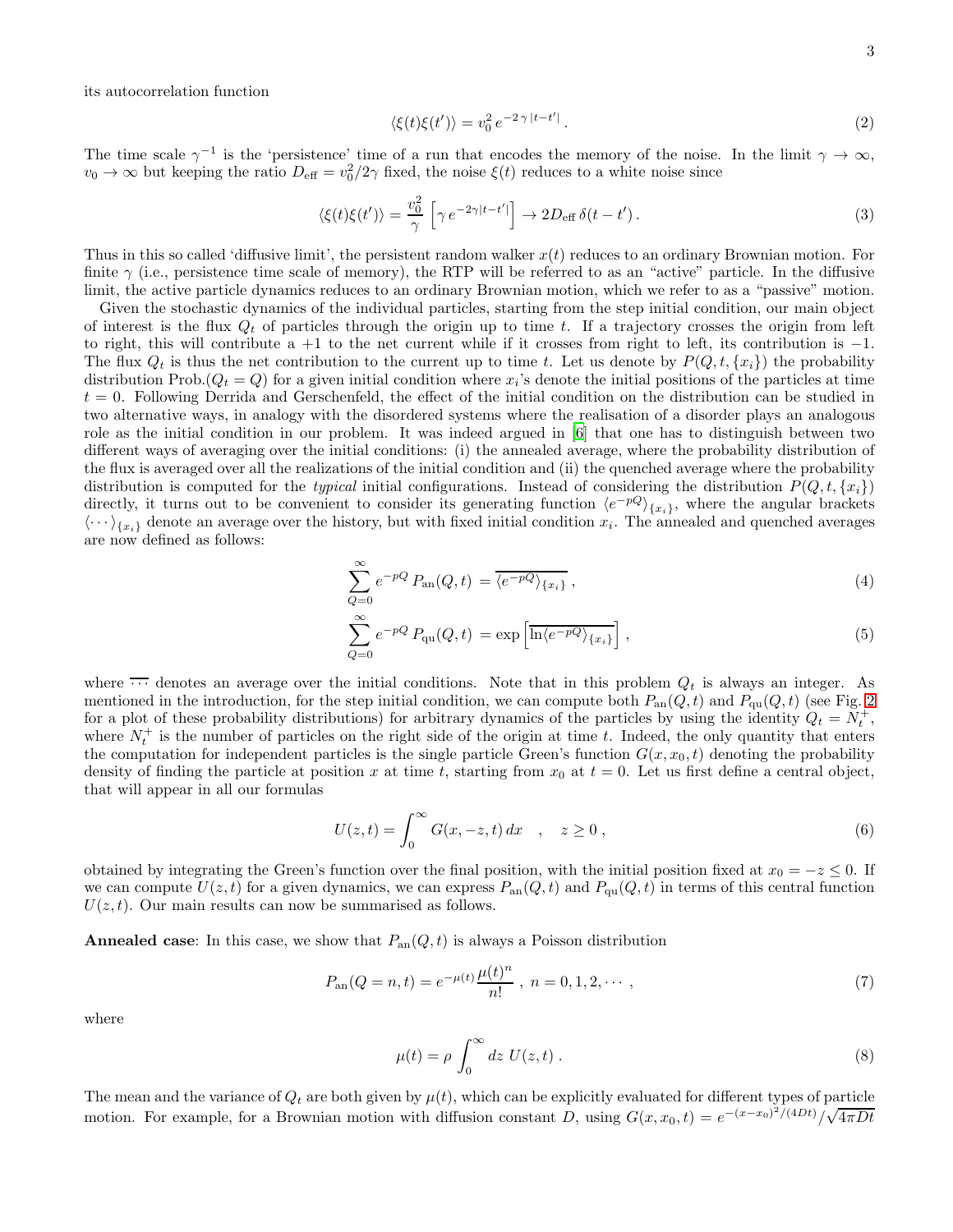

<span id="page-3-0"></span>FIG. 2: (a) Annealed case: Semi-log plot of  $P_{an}(Q, t)$  vs Q for RTPs (red solid line) using Eqs. [\(10\)](#page-3-1), [\(12\)](#page-3-2) and [\(13\)](#page-3-3) compared to the diffusive case (black dashed curve) given by Eq. [\(12\)](#page-3-2) with  $\mu(t) = \rho \sqrt{\frac{Dt}{\pi}}$  for  $\rho = 1$  and  $t = 40$ . For the RTP, we set  $v_0 = \gamma = 1$ , corresponding to an effective diffusion constant  $D_{\text{eff}} = v_0^2/(2\gamma) = 1/2$ , while we use, accordingly,  $D = 1/2$  for diffusion. For such a (large) time where the scaling form [\(12\)](#page-3-2) is expected to hold, the RTP and the diffusive cases are almost indistinguishable. Finally, the blue dashed curve corresponds to the typical Gaussian approximation with mean and variance  $\mu(t)$  given in [\(10\)](#page-3-1). (b) Quenched case: Semi-log plot of  $P_{qu}(Q, t)$  vs Q for the same set of parameters for RTPs (red solid line), obtained from Eqs. [\(81\)](#page-12-0) and [\(89\)](#page-14-0), compared to the diffusive case (black dashed line) obtained from Eqs. [\(59\)](#page-9-0) and [\(65\)](#page-10-0). The blue dotted line corresponds to the Gaussian approximation with mean  $\mu(t)$  given in [\(10\)](#page-3-1) and variance given in [\(18\)](#page-4-0). While the active and passive cases remain indistinguishable at small Q, the quenched distribution, at variance with the annealed one, carries a clear signature of activity at large Q. For example, in the quenched case, the maximum possible flux for the RTP is  $Q = \rho v_0 t = 40$  (large blue dot).

in Eq. [\(6\)](#page-2-0) we get

<span id="page-3-4"></span>
$$
U(z,t) = \frac{1}{2} \text{erfc}\left(\frac{z}{\sqrt{4Dt}}\right) \quad , \quad \text{and} \quad \mu(t) = \rho \sqrt{Dt/\pi} \,, \tag{9}
$$

where  $erfc(z) = (2/\sqrt{\pi}) \int_{z_0}^{\infty} e^{-u^2} du$ . Our result for  $P_{an}(Q = n, t)$  for the diffusive case is consistent with the result of Derrida and Gershenfeld [\[6](#page-20-3)] obtained by a different method.

In the case of the RTP dynamics, we find explicitly that at all  $t$ ,

<span id="page-3-1"></span>
$$
\mu(t) = \frac{1}{2}\rho v_0 t e^{-\gamma t} [I_0(\gamma t) + I_1(\gamma t)],
$$
\n(10)

where  $I_0(z)$  and  $I_1(z)$  are modified Bessel functions of the first kind. Its asymptotic behaviours are given by

$$
\mu(t) \approx \begin{cases}\n\frac{\rho v_0}{2} t , & \text{as } t \to 0, \\
\rho \sqrt{\frac{D_{\text{eff}} t}{\pi}}, & \text{as } t \to \infty,\n\end{cases}
$$
\n(11)

where  $D_{\text{eff}} = v_0^2/(2\gamma)$ . Thus at late times, the RTP behaves like a diffusive particle with an effective diffusion constant  $D_{\text{eff}}$ .

Note that the Poisson distribution in Eq. [\(7\)](#page-2-1) in the limit  $Q \to \infty$ ,  $\mu(t) \to \infty$ , keeping the ratio  $Q/\mu(t)$  fixed, can be written in a large deviation form (using simply Stirling's formula)

<span id="page-3-2"></span>
$$
P_{\rm an}(Q,t) \sim \exp\left[-\mu(t)\,\Psi_{\rm an}\left(\frac{Q}{\mu(t)}\right)\right],\tag{12}
$$

where the rate function  $\Psi_{an}(q)$  is universal, i.e., independent of the particle dynamics, and is given by

<span id="page-3-3"></span>
$$
\Psi_{\rm an}(q) = q \ln q - q + 1 \,, \ q \ge 0 \,. \tag{13}
$$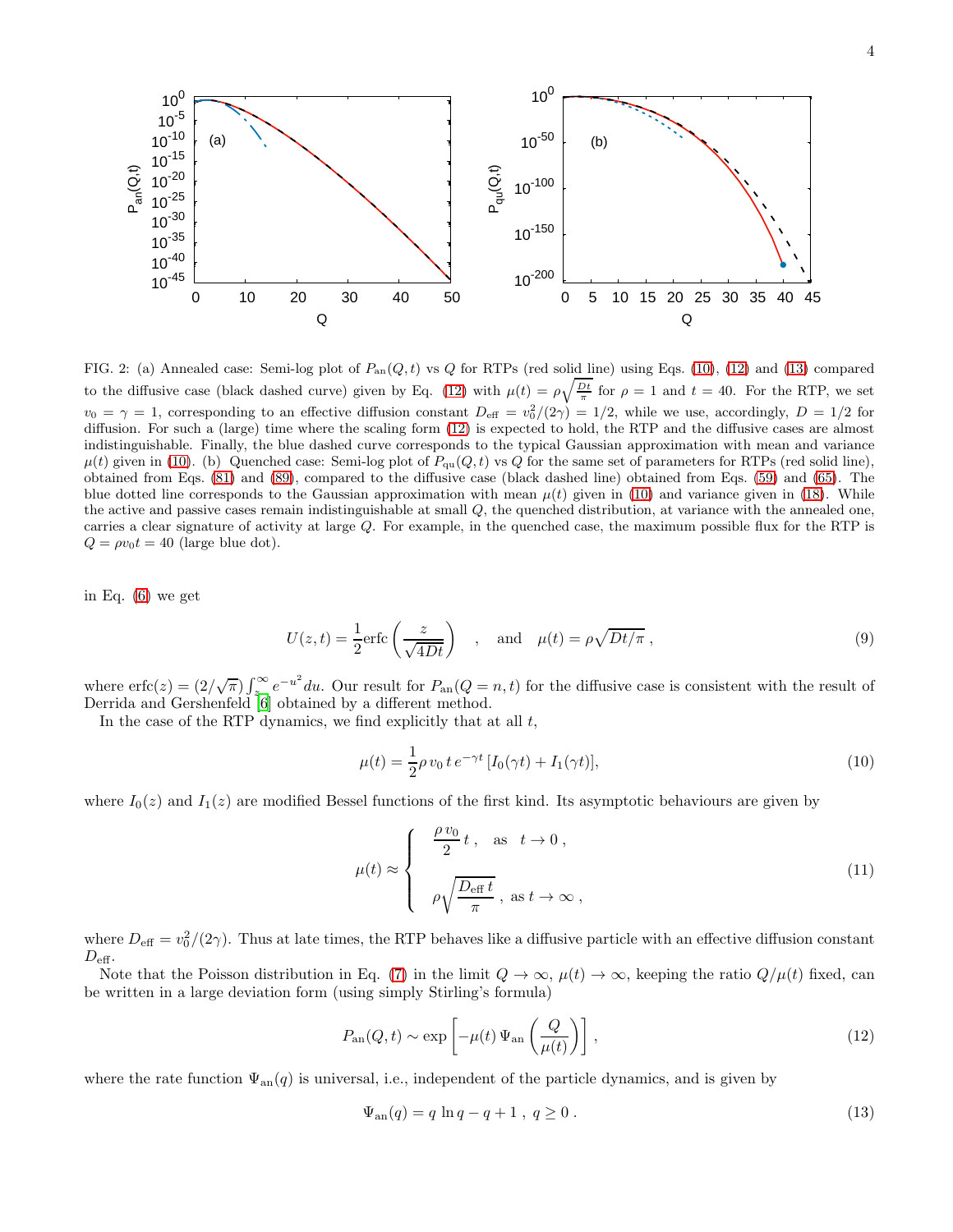

<span id="page-4-3"></span>FIG. 3: (a) Semi-log plot of  $P_{an}(Q=0,t) = e^{-\mu(t)}$  vs t for an RTP (red solid line) with  $\mu(t)$  given in Eq. [\(15\)](#page-4-1) compared to the diffusive case (black dashed line) corresponding to  $\mu(t) = \rho \sqrt{\frac{Dt}{\pi}}$ , for a density  $\rho = 1$  in both cases. For the RTP, we set  $v_0 = \gamma = 1$ , corresponding to an effective diffusion constant  $D_{\text{eff}} = v_0^2/(2\gamma) = 1/2$ , while we set, accordingly,  $D = 1/2$  in the case of diffusion. (b) Semi-log plot of  $P_{qu}(Q = 0, t)$  vs t as given in Eq. [\(19\)](#page-4-2) both for RTPs (red solid line) using the result for  $U(z, t)$  in [\(81\)](#page-12-0) and for Brownian particles (black dashed line) for which  $U(z, t)$  is given in [\(9\)](#page-3-4). In both annealed and quenched cases, the zero-net flux probabilities for active and passive systems differ at short times but do coincide in the large time limit.

It has the asymptotic behaviours

$$
\Psi_{\rm an}(q) \approx \begin{cases} 1, & \text{as } q \to 0 \\ \frac{1}{2}(q-1)^2, & \text{as } q \to 1 \\ q \ln q, & \text{as } q \to \infty \end{cases} \tag{14}
$$

The quadratic behavior near the minimum at  $q = 1$  indicates typical Gaussian fluctuations for Q, with mean and variance both equal to  $\mu(t)$ . Note that the dependence on the particle dynamics in Eq. [\(12\)](#page-3-2) enters only through the parameter  $\mu(t)$  but the function  $\Psi_{an}(q)$  is universal.

We also note that, from our general result in Eq. [\(7\)](#page-2-1), it follows that

<span id="page-4-1"></span>
$$
Prob.(N_t^+ = 0)\Big|_{\text{an}} = P_{\text{an}}(Q = 0, t) = e^{-\mu(t)}.
$$
\n(15)

This result is valid for all  $t$  and gives the probability of the rare event that all the particles are back on the left side of the origin at time t, as discussed in the introduction. In Fig. [3](#page-4-3) (a) we show a plot of  $P_{an}(Q=0,t)$  as a function of time, both for RTP and for diffusive particles.

Quenched case: In this case, the generating function in Eq. [\(5\)](#page-2-2), for arbitrary single particle dynamics, can again be expressed in terms of the central function  $U(z, t)$  [\(6\)](#page-2-0) as follows

$$
\sum_{Q=0}^{\infty} P_{\rm qu}(Q, t) e^{-pQ} = \exp \left[ \rho \int_0^{\infty} dz \, \ln \left[ 1 - (1 - e^{-p}) U(z, t) \right] \right]. \tag{16}
$$

The quenched cumulants of Q can then be extracted and expressed in terms of  $U(z, t)$ . For instance, the quenched mean and the variance of Q are given by

<span id="page-4-0"></span>
$$
\langle Q \rangle_{\rm qu} = \rho \int_0^\infty U(z, t) \, dz \,, \tag{17}
$$

$$
\sigma_{\rm qu}^2 = \langle Q^2 \rangle_{\rm qu} - \langle Q \rangle_{\rm qu}^2 = \rho \int_0^\infty U(z, t)(1 - U(z, t)) dz . \tag{18}
$$

In addition, expanding the right hand side (rhs) in powers of  $e^{-p}$  and matching with the left hand side (lhs), one can in principle obtain  $P_{qu}(Q, t)$  for any integer Q as a functional of  $U(z, t)$ . For example,

<span id="page-4-2"></span>
$$
\text{Prob.}(N_t^+ = 0) \Big|_{\text{qu}} = P_{\text{qu}}(Q = 0, t) = \exp\left[\rho \int_0^\infty \ln\left[1 - U(z, t)\right] dz\right],\tag{19}
$$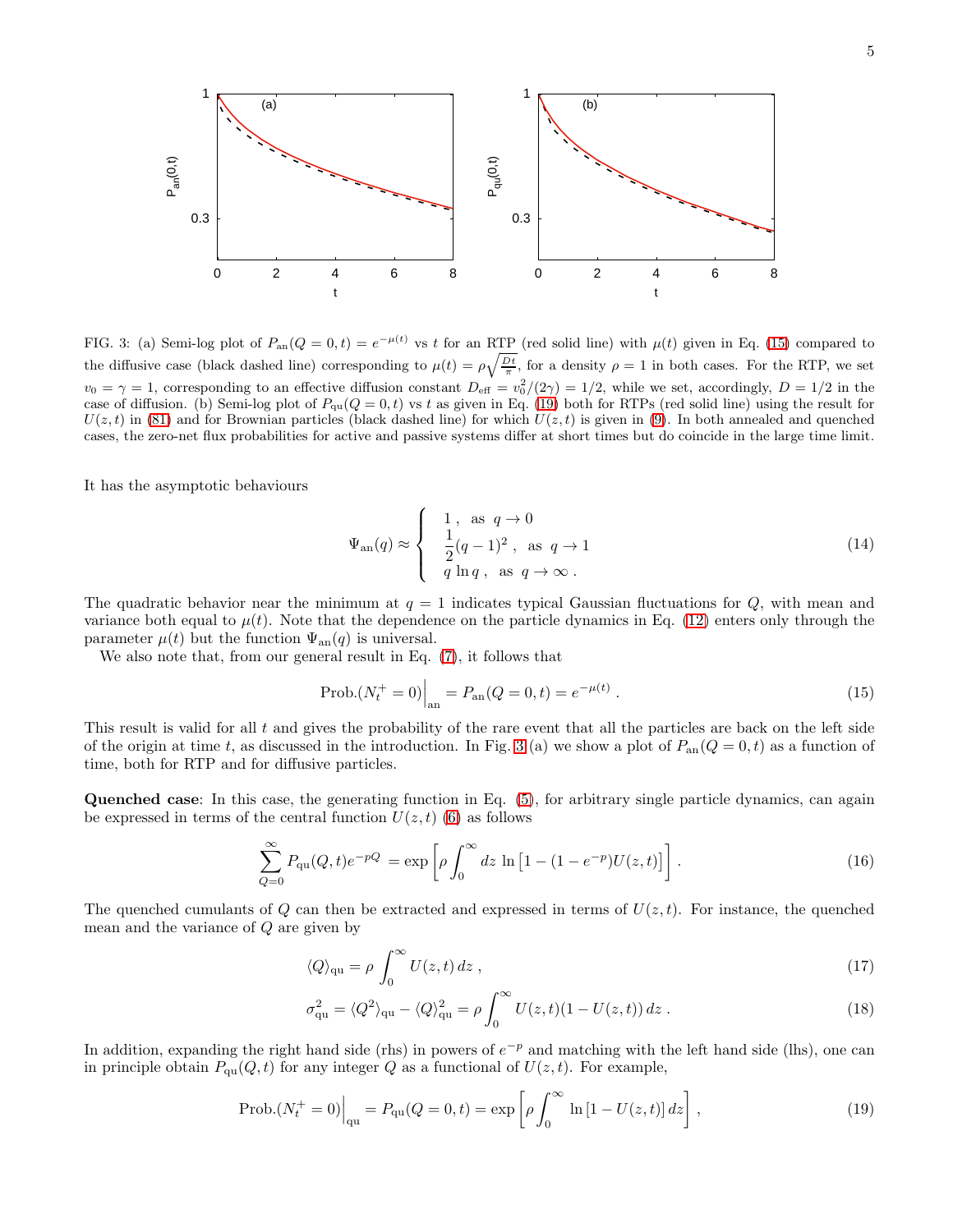which is valid for all times  $t \geq 0$ . However, the formula gets more complicated for higher values of Q. In Fig. [3](#page-4-3) (b) we show a plot of  $P_{qu}(Q = 0, t)$  as a function of time, both for RTP and for diffusive particles.

For the full quenched distribution, we first consider the diffusive motion of the particles. In this case, we obtain, in the scaling limit  $Q \to \infty$ ,  $t \to \infty$  keeping the ratio  $Q/\sqrt{t}$  fixed, the same large deviation form as Derrida and Gerschenfeld [\[6\]](#page-20-3),

<span id="page-5-0"></span>
$$
P_{\rm qu}(Q,t) \sim \exp\left[-\rho\sqrt{Dt}\ \Psi_{\rm diff}\left(\frac{Q}{\rho\sqrt{Dt}}\right)\right] \,,\tag{20}
$$

where the rate function  $\Psi_{\text{diff}}(q)$  has the following precise asymptotics

<span id="page-5-1"></span>
$$
\Psi_{\text{diff}}(q) \approx \begin{cases}\n\overline{\alpha} - q + q \ln(q/\overline{\beta}), \text{ as } q \to 0 \\
\sqrt{\frac{\pi}{2}} \left( q - \frac{1}{\sqrt{\pi}} \right)^2, \text{ as } q \to 1/\sqrt{\pi} \\
\frac{1}{12} q^3, \text{ as } q \to \infty,\n\end{cases}
$$
\n(21)

with the two constants  $\overline{\alpha}$  and  $\overline{\beta}$  given explicitly by

<span id="page-5-2"></span>
$$
\overline{\alpha} = -2 \int_0^\infty dz \ln \left( 1 - \frac{1}{2} \operatorname{erfc}(z) \right) = 0.675336 \dots \tag{22}
$$

$$
\overline{\beta} = \int_0^\infty dz \, \frac{\text{erfc}(z)}{1 - \frac{1}{2}\text{erfc}(z)} = 0.828581\ldots \,. \tag{23}
$$

Note that the large q behavior  $\Psi_{\text{diff}}(q) \approx q^3/12$  coincides with the result of Derrida and Gerschenfeld [\[6\]](#page-20-3) obtained by a different method. The small q behavior was not investigated in Ref. [\[6](#page-20-3)]. Taking the  $q \to 0$  limit in Eq. [\(20\)](#page-5-0) and using the small q behavior in the first line of Eq. [\(21\)](#page-5-1) implies that for large  $t P_{\text{qu}}(Q=0,t) \sim \exp\left[-\overline{\alpha}\rho\sqrt{Dt}\right]$ where the constant  $\overline{\alpha}$  is given in Eq. [\(22\)](#page-5-2). In fact, this result is valid not just at large time but at all times. Indeed, substituting  $U(z,t) = (1/2) \text{erfc}(z/\sqrt{4Dt})$  in our general formula [\(19\)](#page-4-2), it follows that at all times  $t \ge 0$ ,

<span id="page-5-3"></span>
$$
P_{\rm qu}(Q=0,t)\Big|_{\rm diff} = \exp\left[-\overline{\alpha}\,\rho\sqrt{D\,t}\right] \ . \tag{24}
$$

Interestingly, exactly the same rate function  $\Psi_{\text{diff}}(q)$  also appeared in the completely different context, namely as a large deviation function characterising the distribution of the number of eigenvalues (in a disk of radius  $R$ ) of a complex Ginibre ensemble of  $N \times N$  Gaussian random matrices [\[36,](#page-20-22) [37\]](#page-20-23).

We then consider the quenched flux distribution for the RTP dynamics. First, we show that, for small  $Q \ll \sqrt{t}$ , the flux distribution decays as a stretched exponential at late times, e. g.  $P_{\text{qu}}(Q=0,t)$  is given, for large t, by

$$
P_{\rm qu}(Q=0,t)\Big|_{\rm RTP} \sim \exp\left[-\overline{\alpha}\,\rho\sqrt{D_{\rm eff}\,t}\right] \,,\tag{25}
$$

where  $\bar{\alpha}$  is the same constant as in Eq. [\(22\)](#page-5-2) and  $D_{\text{eff}} = v_0^2/(2\gamma)$ . One of the main results of this analysis is to find a new scaling limit  $Q \to \infty$ ,  $t \to \infty$ , keeping the ratio  $Q/(\rho v_0 t)$  fixed where the quenched distribution admits a large deviation form [quite different from the diffusive case in Eq. [\(20\)](#page-5-0)]

$$
P_{\rm qu}(Q,t) \sim \exp\left[-\rho v_0 \gamma t^2 \Psi_{\rm RTP}\left(\frac{Q}{\rho v_0 t}\right)\right],\tag{26}
$$

where the rate function  $\Psi_{\text{RTP}}(q)$  is given explicitly by

<span id="page-5-4"></span>
$$
\Psi_{\rm RTP}(q) = q - \frac{q}{2}\sqrt{1 - q^2} - \sin^{-1}\left[\sqrt{\frac{1 - \sqrt{1 - q^2}}{2}}\right], \quad 0 \le q \le 1.
$$
\n(27)

The rate function has the asymptotic behavior

<span id="page-5-5"></span>
$$
\Psi_{\rm RTP}(q) \approx \begin{cases}\n\frac{q^3}{6} , & q \to 0 \\
1 - \frac{\pi}{4} , & q = 1 .\n\end{cases}
$$
\n(28)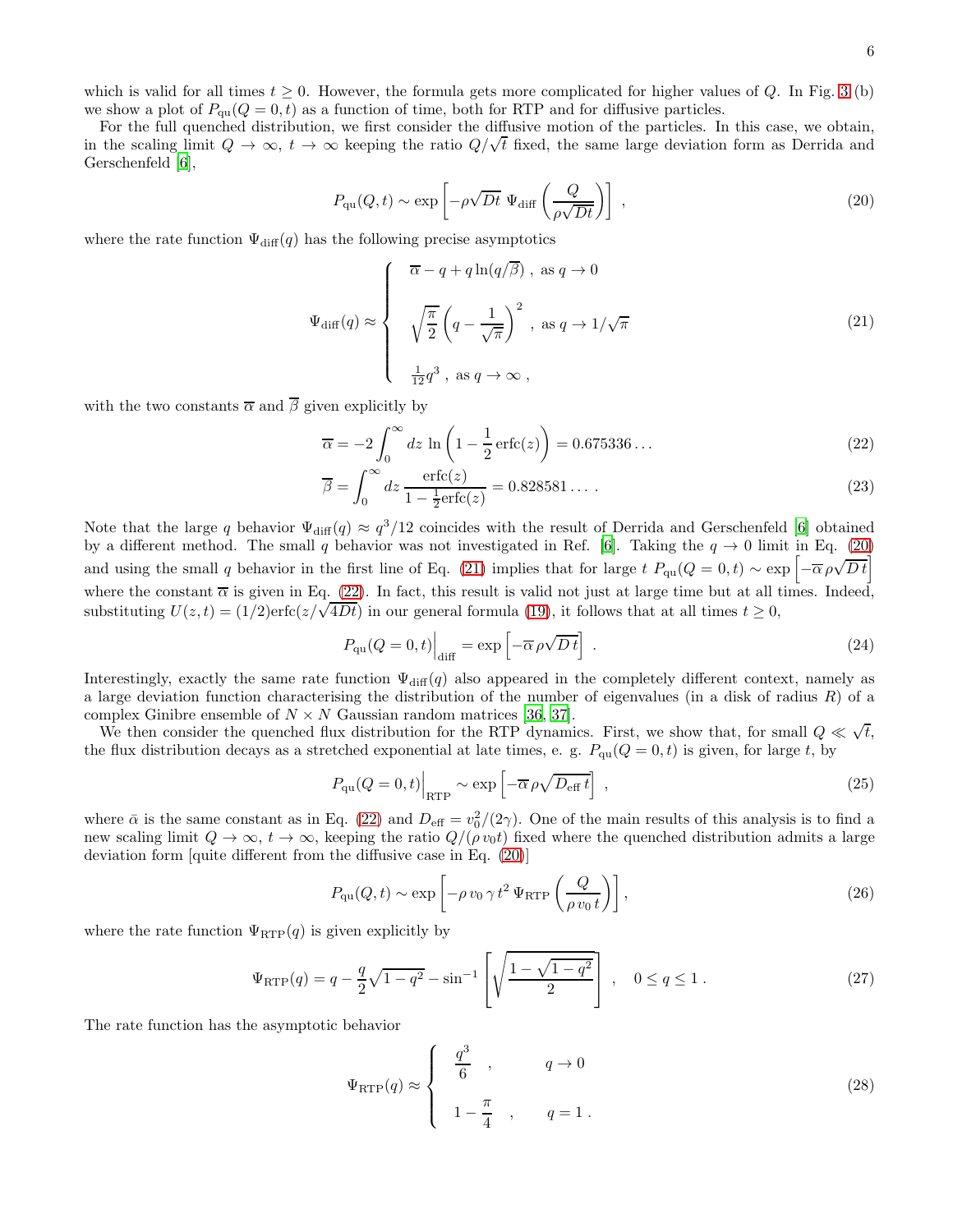7

One consequence of our result is the prediction of the probability of the rare event that the flux  $Q$  up to time  $t$ achieves its maximum possible value, namely  $Q = \rho v_0 t$  – this corresponds to the case where all the particles move ballistically to the right up to time  $t$ . We find that the probability of this rare event is given by

$$
P_{\rm qu}(Q = \rho v_0 t, t) \approx \exp\left[-\left(1 - \frac{\pi}{4}\right)\rho v_0 \gamma t^2\right] \,. \tag{29}
$$

Such a faster than exponential decay for the probability of this rare event is a nontrivial prediction of our theory.

## <span id="page-6-0"></span>III. THE GENERAL SETTING AND THE SINGLE-PARTICLE GREEN'S FUNCTION

We start with a step initial condition where  $N$  particles are initially located on the negative half line at positions  ${x_1, x_2, \dots, x_N}$  where all  $x_i < 0$ . As stated before, for this step initial condition, the flux  $Q_t$  up to time t is identical in law to the number of particles  $N_t^+$  to the right of the origin at time t. Let us introduce an indicator function  $\mathcal{I}_i(t)$ such that  $\mathcal{I}_i(t) = 1$  if the *i*th particle is to the right of the origin at time t, else  $\mathcal{I}_i(t) = 0$ . Hence we have

$$
N_t^+ = \sum_{i=1}^N \mathcal{I}_i(t) \,. \tag{30}
$$

For fixed  $x_i$ 's the flux distribution is then given by

<span id="page-6-1"></span>
$$
P(Q, t, \{x_i\}) = \text{Prob.}(N_t^+ = Q) = \left\langle \delta \left[ Q - \sum_{i=1}^N \mathcal{I}_i(t) \right] \right\rangle_{\{x_i\}},\tag{31}
$$

where the angular brackets  $\langle \cdots \rangle_{\{x_i\}}$  denote an average over the history, but with fixed initial condition  $x_i$ . Taking the Laplace transform on both sides of Eq. [\(31\)](#page-6-1) gives

<span id="page-6-2"></span>
$$
\sum_{Q=0}^{\infty} e^{-pQ} P(Q, t, \{x_i\}) = \langle e^{-pQ} \rangle_{\{x_i\}} = \left\langle \exp[-p \sum_{i=1}^{N} \mathcal{I}_i(t)] \right\rangle_{\{x_i\}}.
$$
\n(32)

Since the  $\mathcal{I}_i$  can only take the values 0 or 1, one has the identity  $e^{-p\mathcal{I}_i} = 1 - (1 - e^{-p})\mathcal{I}_i$ . Inserting this identity in Eq. [\(32\)](#page-6-2) and using the independence of the random variables  $\mathcal{I}_i$ 's we get

<span id="page-6-4"></span>
$$
\langle e^{-pQ} \rangle_{\{x_i\}} = \prod_{i=1}^{N} \left[ 1 - (1 - e^{-p}) \langle \mathcal{I}_i(t) \rangle_{\{x_i\}} \right],\tag{33}
$$

where the right hand side (r.h.s.) implicitly depends on the  $x_i$ 's. The average  $\langle \mathcal{I}_i(t) \rangle_{\{x_i\}}$  is just the probability that the *i*th particle is to the right of the origin at time t, starting initially at  $x_i$  and hence we have

<span id="page-6-3"></span>
$$
\langle \mathcal{I}_i(t) \rangle_{\{x_i\}} = \int_0^\infty G(x, x_i, t) dx = U(-x_i, t), \quad x_i < 0 \,, \tag{34}
$$

where  $G(x, x_i, t)$  is the single-particle Green's function, i.e., the propagator for a particle to reach x at time t, starting initially at  $x_i < 0$ . Note that  $U(z, t)$  is defined in Eq. [\(6\)](#page-2-0) and corresponds to the probability that a particle is on the positive side of the origin at time t, starting initially at  $-z < 0$ . Inserting Eq. [\(34\)](#page-6-3) into Eq. [\(33\)](#page-6-4), one obtains

<span id="page-6-5"></span>
$$
\langle e^{-pQ} \rangle_{\{x_i\}} = \prod_{i=1}^{N} \left[ 1 - (1 - e^{-p}) U(-x_i, t) \right] , \quad x_i < 0 , \quad \forall i = 1, \cdots, N . \tag{35}
$$

This Eq. [\(35\)](#page-6-5) is general, i.e., valid for any set of non-interacting particles undergoing a common dynamics in onedimension. The information about the dynamics is entirely encoded in the function  $U(z, t)$ .

For instance, for simple diffusion, the single-particle Green's function is given by

$$
G(x, x_i, t) = \frac{1}{\sqrt{4\pi Dt}} \exp\left[-\frac{(x - x_i)^2}{4Dt}\right],
$$
\n(36)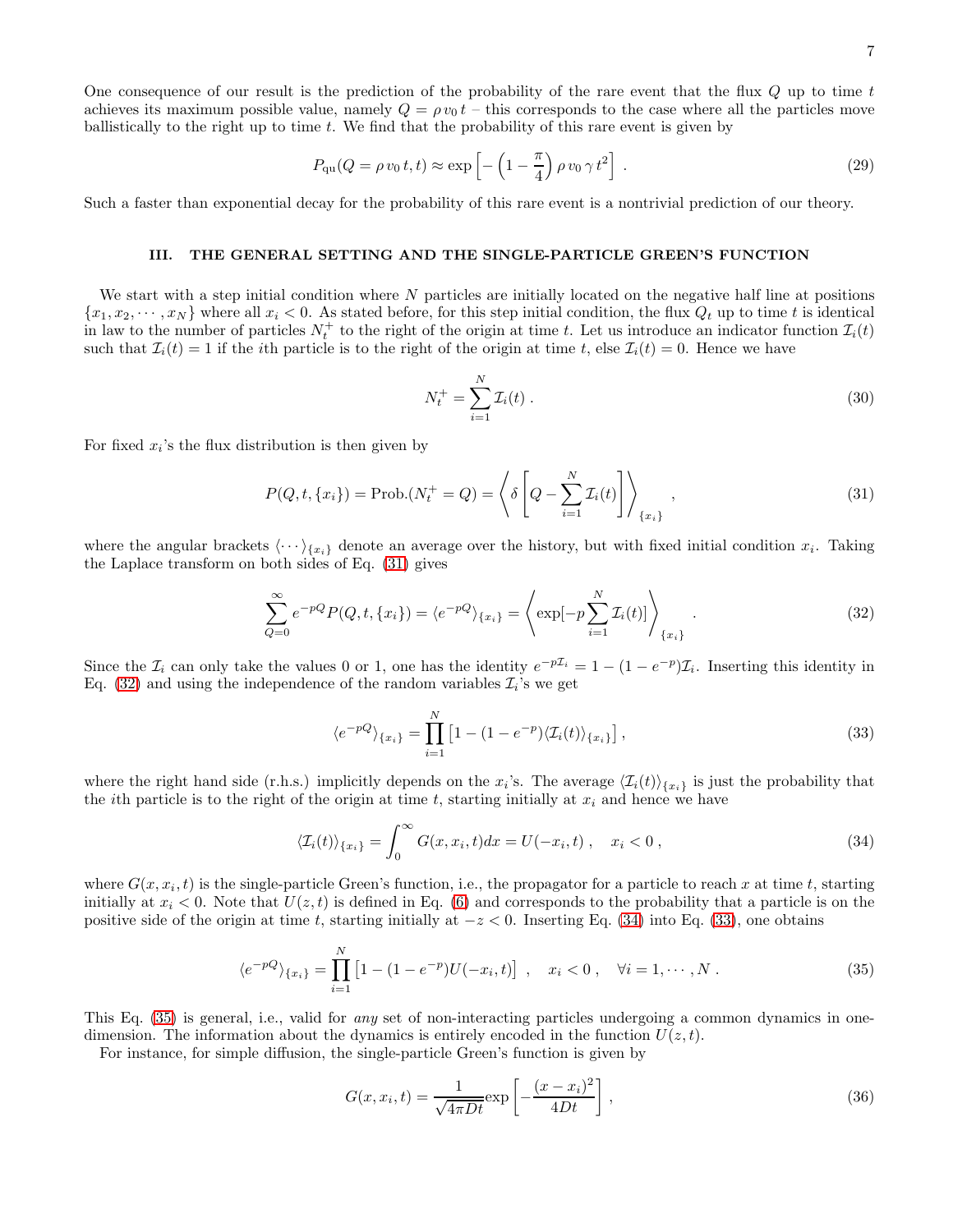which gives  $U(z,t) = (1/2) \text{erfc}(z/\sqrt{4Dt})$ . For the RTP, on the other hand, the Green's function is known explicitly [\[15](#page-20-8), [34\]](#page-20-20)

<span id="page-7-1"></span>
$$
G(x, x_i, t) = \frac{e^{-\gamma t}}{2} \left\{ \delta(x - x_i - v_0 t) + \delta(x - x_i + v_0 t) + \frac{\gamma}{v_0} \left[ I_0(\omega) + \frac{\gamma t I_1(\omega)}{\rho} \right] \Theta(v_0 t - |x - x_i|) \right\},\tag{37}
$$

where  $\omega$  is given by

$$
\omega = \frac{\gamma}{v_0} \sqrt{v_0^2 t^2 - (x - x_i)^2} \,. \tag{38}
$$

In Eq. [\(37\)](#page-7-1),  $\Theta(z)$  is the Heaviside Theta function, and  $I_0(\omega)$  and  $I_1(\omega)$  are modified Bessel functions. Computing  $U(z,t) = \int_0^\infty G(x,-z,t) dx$  explicitly using Eq. [\(37\)](#page-7-1) is complicated. It is however much more useful, as we will see later, to work with the Laplace transform of  $G(x, x_i, t)$  with respect to t, which has a much simpler expression, namely

<span id="page-7-2"></span>
$$
\tilde{G}(x,x_i,s) = \int_0^\infty dt \ e^{-st} G(x,x_i,t) = \frac{\lambda(s)}{2s} e^{\lambda(s) |x-x_i|}, \quad \lambda(s) = \frac{\sqrt{s(s+2\gamma)}}{v_0}.
$$
\n
$$
(39)
$$

The relation in Eq. [\(35\)](#page-6-5) is the central result of this section and we will analyse the annealed and the quenched cases separately in the next two sections.

### <span id="page-7-0"></span>IV. FLUX DISTRIBUTION IN THE ANNEALED CASE

The annealed distribution  $P_{\text{an}}(Q, t)$  is defined in Eq. [\(4\)](#page-2-2) where the  $\cdots$  denotes an average over the initial conditions. Performing this average in Eq. [\(35\)](#page-6-5) gives

$$
\langle e^{-pQ} \rangle_{\{x_i\}} = \prod_{i=1}^{N} \left[ 1 - (1 - e^{-p}) \overline{U(-x_i, t)} \right], \qquad (40)
$$

where  $U(-x_i, t)$  is defined in Eq. [\(34\)](#page-6-3). To perform the average over the initial conditions with a fixed uniform density ρ, we assume that each of the N particles is distributed independently and uniformly over a box  $[-L, 0]$  and then eventually take the limit  $N \to \infty$ ,  $L \to \infty$  keeping the density  $\rho = N/L$  fixed. For this uniform measure, each  $x_i$  is uniformly distributed in the box  $[-L, 0]$ . Using the independence of the  $x_i$ 's we then get

$$
\langle \overline{e^{-pQ}} \rangle_{\{x_i\}} = \prod_{i=1}^{N} \left[ 1 - (1 - e^{-p}) \int_{-L}^{0} U(-x_i, t) \frac{dx_i}{L} \right] = \left[ 1 - \frac{1}{L} (1 - e^{-p}) \int_{0}^{L} U(z, t) dz \right]^{N}, \tag{41}
$$

where, in the last equality, we made the change of variable  $z = -x_i$ . Taking now the limit  $N \to \infty$ ,  $L \to \infty$  keeping  $\rho = N/L$  fixed gives

$$
\sum_{Q=0}^{\infty} e^{-pQ} P_{\text{an}}(Q, t) = \langle e^{-pQ} \rangle_{\{x_i\}} = \exp\left[-\mu(t) \left(1 - e^{-p}\right)\right] \;, \quad \text{where} \quad \mu(t) = \rho \int_0^{\infty} dz \ U(z, t) \; . \tag{42}
$$

By expanding  $\exp[-\mu(t)] (1 - e^{-p})$  in powers of  $e^{-p}$  and comparing to the left hand side, we see that Q can take only integer values  $Q = n = 0, 1, 2, \cdots$  and the probability distribution is simply a Poisson distribution with mean  $\mu(t)$  as given in Eqs.  $(7)$  and  $(8)$ .

This Poisson distribution, in the annealed case, is thus universal, i.e., holds for any dynamics. The details of the dynamics is encoded in the single parameter  $\mu(t)$  which can be computed explicitly for different types of dynamics. For example, for diffusing particles, using the explicit expression for the Brownian propagator, we get  $U(z, t)$  =  $(1/2)$ erfc $(z/\sqrt{4Dt})$  and, hence,  $\mu(t) = \rho \sqrt{Dt/\pi}$  as mentioned in Eq. [\(9\)](#page-3-4). In contrast, for the RTP dynamics,  $\mu(t)$  is nontrivial. As discussed earlier, computing  $U(z, t)$  from the Green's function in Eq. [\(37\)](#page-7-1) is difficult. Consequently, calculating  $\mu(t) = \rho \int_0^\infty U(z, t) dz$  is also hard. However, it turns out that its Laplace transform is much easier to manipulate, due to the simple nature of the formula in Eq. [\(39\)](#page-7-2). The Laplace transform of  $\mu(t)$  is given by

<span id="page-7-3"></span>
$$
\tilde{\mu}(s) = \int_0^\infty dt \ e^{-st} \ \mu(t) = \rho \int_0^\infty dz \ \tilde{U}(z, s) \ , \quad \text{with} \quad \tilde{U}(z, s) = \int_0^\infty dt \ e^{-st} \ U(z, t) \ , \tag{43}
$$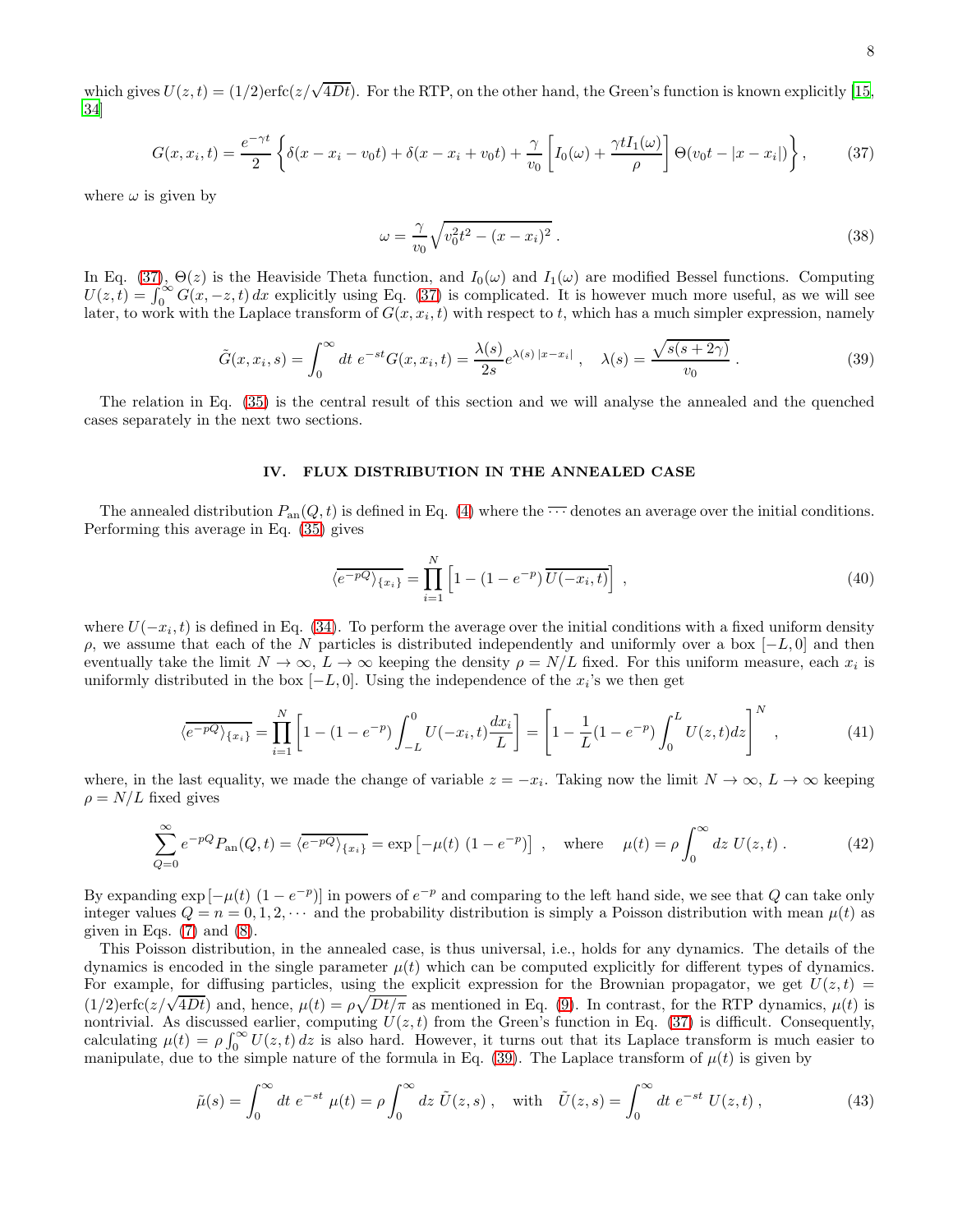where we have used the relation  $\mu(t) = \rho \int_0^\infty U(z, t) dz$ . The Laplace transform of  $U(z, t)$  can be computed as follows

$$
\tilde{U}(z,s) = \int_0^\infty dt \ e^{-st} \ U(z,t) = \int_0^\infty dt \ e^{-st} \int_0^\infty G(x,-z,t) \, dx \ . \tag{44}
$$

Exchanging the integrals over x and t, and using the relation in Eq.  $(39)$  and integrating over x we get

<span id="page-8-3"></span>
$$
\tilde{U}(z,s) = \frac{e^{-\lambda(s)z}}{2s}, \quad \text{where} \quad \lambda(s) = \frac{\sqrt{s(s+2\gamma)}}{v_0} \,. \tag{45}
$$

Inserting this relation in Eq.  $(43)$  and performing the integral over z, we get

$$
\tilde{\mu}(s) = \frac{1}{2s\,\lambda(s)} = \frac{v_0}{2s\sqrt{s(s+2\gamma)}}\,. \tag{46}
$$

This Laplace transform can be explicitly inverted, yielding the result in Eq. [\(10\)](#page-3-1).

## <span id="page-8-0"></span>V. FLUX DISTRIBUTION IN THE QUENCHED CASE

As stated in Section [II,](#page-1-0) the quenched flux distribution is defined as

$$
\sum_{Q=0}^{\infty} P_{\rm qu}(Q, t) e^{-pQ} = \exp\left[\ln\left[\langle e^{-pQ} \rangle_{\{x_i\}}\right]\right],\tag{47}
$$

where  $\overline{\cdots}$  once again represents an average over the initial positions  $\{x_i\}$ . Our starting point is again Eq. [\(35\)](#page-6-5). Taking the logarithm on both sides of [\(35\)](#page-6-5) gives

$$
\ln\left[\langle e^{-pQ}\rangle_{\{x_i\}}\right] = \sum_{i=1}^{N} \ln\left[1 - (1 - e^{-p})U(-x_i, t)\right].\tag{48}
$$

We now perform the average over the initial positions, as in the annealed case, i.e., choosing each  $x_i$  independently and uniformly from the box  $[-L, 0]$  and finally taking the limit  $N \to \infty$ ,  $L \to \infty$  keeping  $\rho = N/L$  fixed. This gives

$$
\overline{\log\left[\langle e^{-pQ}\rangle_{\{x_i\}}\right]} = \frac{N}{L} \int_{-L}^{0} dx_i \ln\left[1 - (1 - e^{-p})U(-x_i, t)\right] \longrightarrow \rho \int_{0}^{\infty} dz \ln\left[1 - (1 - e^{-p})U(z, t)\right]. \tag{49}
$$

Therefore the Laplace transform of the quenched flux distribution is given by

<span id="page-8-2"></span>
$$
\sum_{Q=0}^{\infty} P_{\text{qu}}(Q, t) e^{-pQ} = \exp\left[I(p, t)\right],\tag{50}
$$

where

<span id="page-8-1"></span>
$$
I(p,t) = \rho \int_0^\infty dz \, \ln \left[ 1 - (1 - e^{-p}) U(z,t) \right] \,. \tag{51}
$$

Before extracting the full distribution  $P_{qu}(Q, t)$  from this Laplace transform, it is useful to study first the asymptotic behaviors of  $I(p, t)$  in the two limits : (i)  $p \to 0$  and (ii)  $p \to \infty$ .

•  $p \to 0$  limit: Expanding  $e^{-p}$  in powers of p in Eq. [\(51\)](#page-8-1), we get

<span id="page-8-4"></span>
$$
I(p,t) = -p \rho \int_0^\infty dz \ U(z,t) + \frac{p^2}{2} \rho \int_0^\infty dz \ U(z,t) \left[1 - U(z,t)\right] + \mathcal{O}(p^3) \ . \tag{52}
$$

Substituting this in Eq.  $(50)$  and expanding both sides in powers of p we immediately get the mean and the variance of the flux  $Q_t$  for the quenched case as stated in Eqs. [\(17\)](#page-4-0) and [\(18\)](#page-4-0) respectively.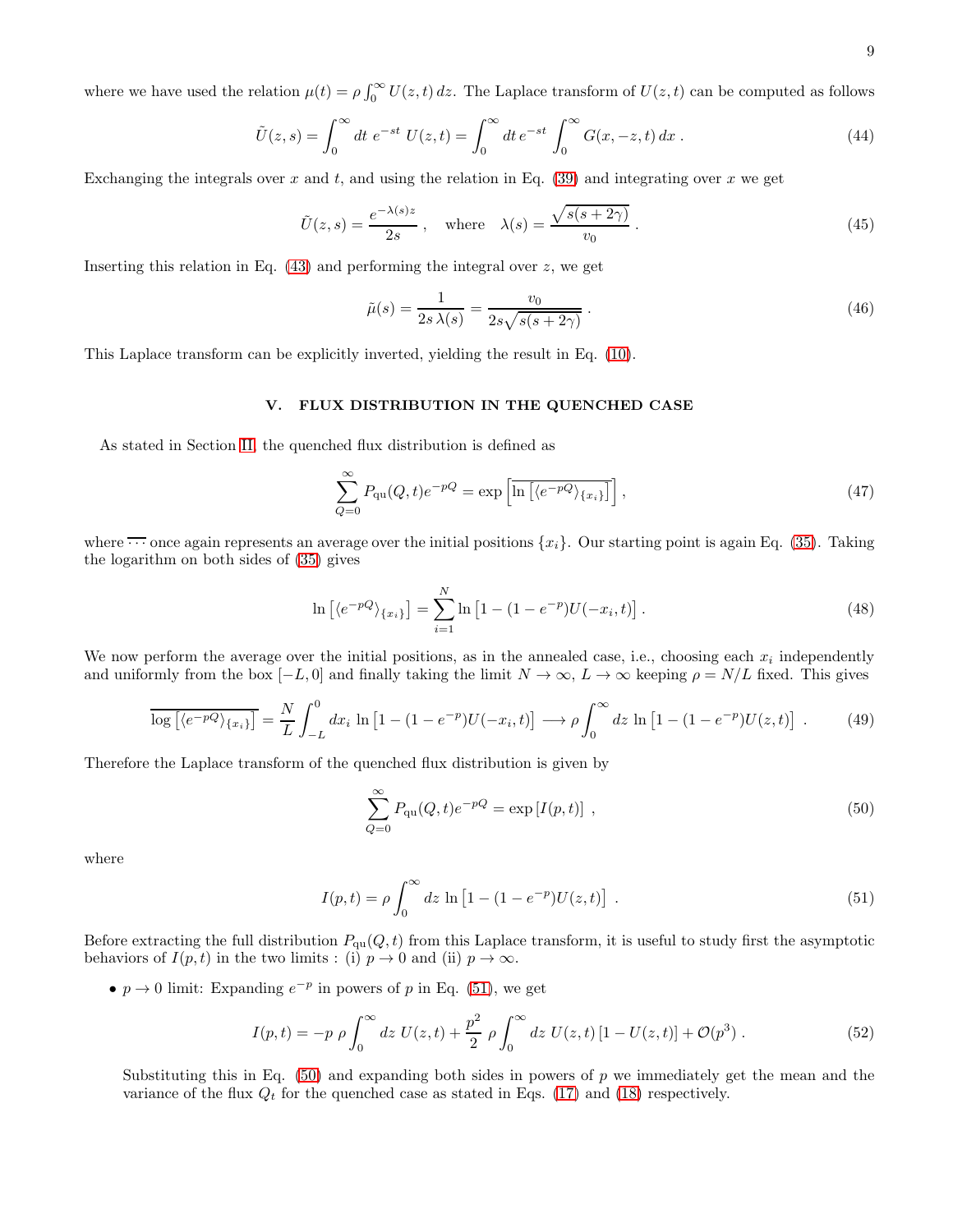•  $p \to \infty$  limit: In this case we expand  $I(p, t)$  in Eq. [\(51\)](#page-8-1) in powers of  $e^{-p}$ . The two leading terms are given by

<span id="page-9-1"></span>
$$
I(p,t) = A(t) + B(t)e^{-p} + \mathcal{O}(e^{-2p}),
$$
\n(53)

where

<span id="page-9-5"></span>
$$
A(t) = \rho \int_0^\infty \ln[1 - U(z, t)] dz \tag{54}
$$

$$
B(t) = \rho \int_0^\infty \frac{U(z, t)}{1 - U(z, t)} dz.
$$
\n(55)

Substituting this expansion [\(53\)](#page-9-1) on the rhs of Eq. [\(50\)](#page-8-2) and matching the powers of  $e^{-p}$  on both sides of Eq. [\(50\)](#page-8-2) immediately gives

<span id="page-9-7"></span>
$$
P_{\rm qu}(Q=0,t) = e^{A(t)} = \exp\left[\rho \int_0^\infty \ln(1 - U(z,t))dz\right]
$$
\n(56)

$$
P_{\rm qu}(Q=1,t) = B(t) e^{A(t)} \,. \tag{57}
$$

The first line yields the general result mentioned in Eq. [\(19\)](#page-4-2).

These results so far are quite general, i.e., they hold for any dynamics – the dependence on the dynamics comes only through the function  $U(z, t)$ . In the following, we focus on two interesting dynamics, namely the diffusive and the RTP and extract the large time behavior of  $P_{qu}(Q, t)$  using Eqs. [\(50\)](#page-8-2) and [\(51\)](#page-8-1).

# A.  $P_{\text{qu}}(Q, t)$  for simple diffusion

In this case, using the explicit expression  $U(z,t) = (1/2) \text{erfc}(z/\sqrt{4Dt})$ , we get from Eq. [\(51\)](#page-8-1)

<span id="page-9-6"></span>
$$
I(p,t) = \rho \sqrt{4Dt} \int_0^\infty dz \, \ln \left[ 1 - \frac{1}{2} (1 - e^{-p}) \text{erfc}(z) \right] = -\rho \sqrt{Dt} \, \phi(p),\tag{58}
$$

where

<span id="page-9-0"></span>
$$
\phi(p) = -2 \int_0^\infty dz \, \ln \left[ 1 - \frac{1}{2} (1 - e^{-p}) \text{erfc}(z) \right] \,. \tag{59}
$$

Therefore Eq.  $(50)$  reads for all time t

<span id="page-9-3"></span>
$$
\sum_{Q=0}^{\infty} e^{-pQ} P_{\text{qu}}(Q, t) = \exp\left[-\rho \sqrt{Dt} \phi(p)\right].
$$
\n(60)

In the long time limit  $t \to \infty$ , we anticipate, and verify a posteriori, that  $P_{qu}(Q, t)$  takes a large deviation form in the limit where  $Q \to \infty$ ,  $t \to \infty$  but with the dimensionless ratio  $q = Q/(\rho \sqrt{Dt})$  fixed

<span id="page-9-2"></span>
$$
P_{\rm qu}(Q,t) \sim \exp\left[-\rho\sqrt{Dt}\ \Psi_{\rm diff}\left(\frac{Q}{\rho\sqrt{Dt}}\right)\right],\tag{61}
$$

where  $\Psi_{\text{diff}}(q)$  is a rate function that we wish to compute. Substituting this large deviation form [\(61\)](#page-9-2) on the left hand side (lhs) of Eq. [\(60\)](#page-9-3) and replacing the discrete sum over Q by an integral (which is valid for large  $Q \sim \sqrt{t}$ ), we get

<span id="page-9-4"></span>
$$
\int_0^\infty e^{-pQ} P_{\text{qu}}(Q, t) dQ \sim \rho \sqrt{Dt} \int_0^\infty e^{-\rho \sqrt{Dt} \left[ p \, q + \Psi_{\text{diff}}(q) \right]} dq \,. \tag{62}
$$

For large t, we can now evaluate the integral over q in Eq.  $(62)$  by a saddle point method, which gives

$$
\int_0^\infty e^{-pQ} P_{\rm qu}(Q, t) dQ \sim \exp\left[-\rho \sqrt{Dt} \min_q[p \, q + \Psi_{\rm diff}(q)]\right].\tag{63}
$$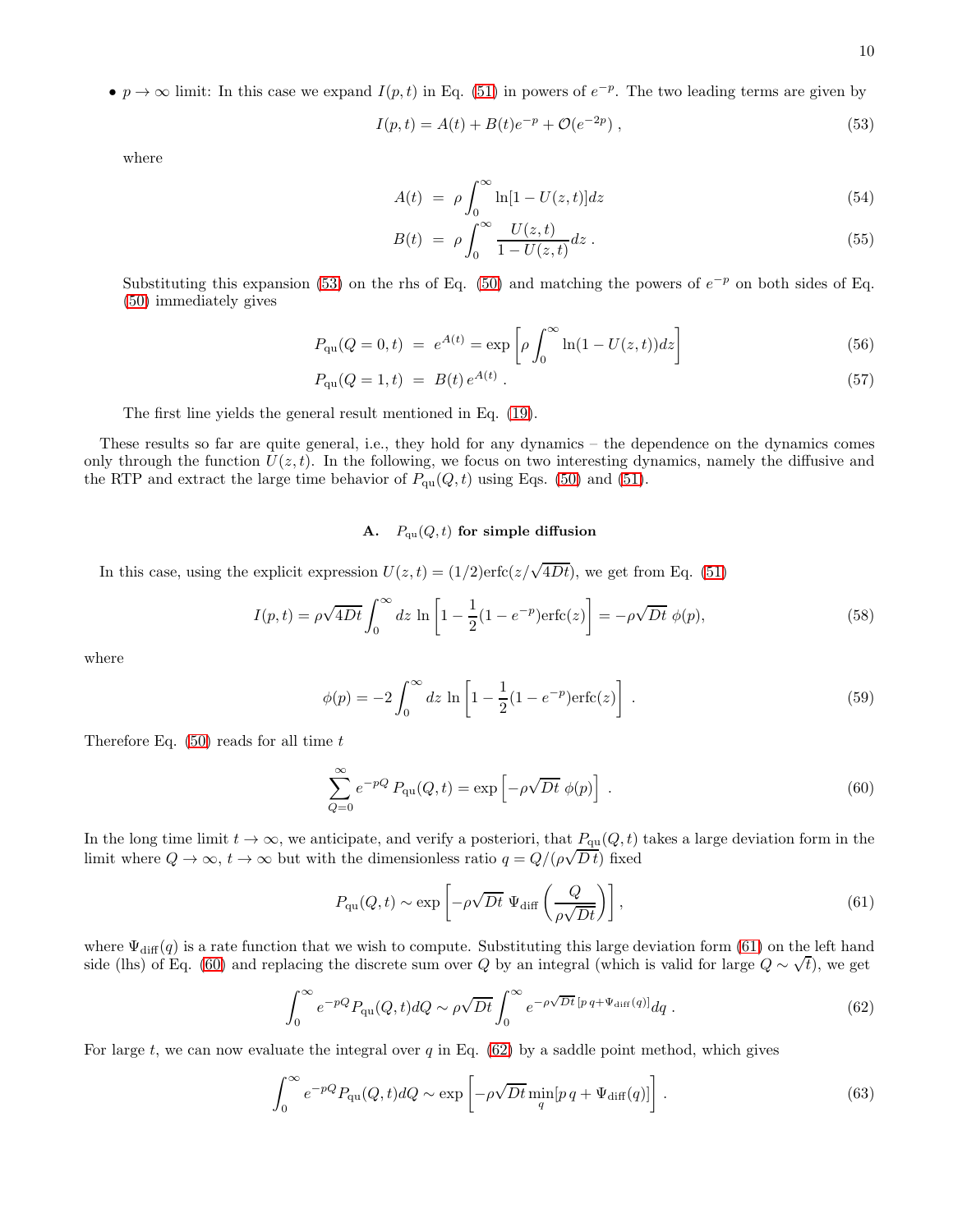Comparing this with the rhs of Eq. [\(60\)](#page-9-3) we get

$$
\min_{q} [pq + \Psi_{\text{diff}}(q)] = \phi(p) \tag{64}
$$

Inverting this Legendre transform one gets

<span id="page-10-0"></span>
$$
\Psi_{\text{diff}}(q) = \max_{p} \left[ \phi(p) - p \, q \right] \,, \tag{65}
$$

where  $\phi(p)$  is given in Eq. [\(59\)](#page-9-0).

Knowing  $\phi(p)$  explicitly, one can plot the large deviation function  $\Psi_{\text{diff}}(q)$  using Eq. [\(65\)](#page-10-0) – see Fig. [4.](#page-10-1) Clearly,  $\Psi_{\text{diff}}(q)$  has a concave shape with a minimum at  $q = q_{\text{min}}$ , the value of  $q_{\text{min}}$  will be computed shortly. The asymptotic behaviors of the rate function  $\Psi_{\text{diff}}(q)$  can also be extracted in the limits  $q \to q_{\text{min}}$ ,  $q \to 0$  and  $q \to \infty$  by analysing  $\phi(p)$  respectively in the limits  $p \to 0$ ,  $p \to +\infty$  and  $p \to -\infty$  (where  $\phi(p)$  in Eq. [\(59\)](#page-9-0) has to be continued analytically to negative p). The results are summarised in Eqs.  $(21)$ ,  $(22)$  and  $(23)$  in section [II.](#page-1-0) Below we provide the derivation of these results.



<span id="page-10-1"></span>FIG. 4: Large deviation function  $\Psi_{\text{diff}}(q)$  vs q for the diffusive case with quenched initial conditions. On both panels, the dashed black lines correspond to evaluating via Mathematica  $\Psi_{\text{diff}}(q)$  from Eq. [\(65\)](#page-10-0) with  $\phi(p)$  given in Eq. [\(59\)](#page-9-0). On the left panel (a), the solid yellow curve corresponds to the small q asymptotic behavior of  $\Psi_{\text{diff}}(q)$  in Eq. [\(76\)](#page-11-0) and the dashed-dotted green curve corresponds to the quadratic behavior in Eq.  $(69)$ . On the right panel (b), we zoom in on the large q tail. The solid violet curve corresponds to the leading asymptotic behavior  $\Psi_{\text{diff}}(q) \approx q^3/12$ , while the dashed-dotted green curve is the quadratic behavior as in Eq. [\(69\)](#page-10-2). The violet and the green curves clearly demonstrate the non-Gaussian tail of  $\Psi_{\text{diff}}(q)$ .

## 1. Typical Fluctuations :  $Q \sim \langle Q \rangle_{\text{qu}}$

In order to derive the result for  $\Psi_{\text{diff}}(q \to q_{\text{min}})$ , we need to analyze  $\phi(p)$  for  $p \to 0$ . We expand  $\phi(p)$  in Eq. [\(59\)](#page-9-0) up to order  $p^2$  and get

$$
\phi(p) = \alpha p - \beta p^2 + \mathcal{O}(p^3) \,,\tag{66}
$$

where

$$
\alpha = \int_0^\infty \text{erfc}(z) dz = \sqrt{\frac{1}{\pi}} \tag{67}
$$

$$
\beta = \frac{1}{4} \int_0^\infty (2 \operatorname{erfc}(z) - \operatorname{erfc}^2(z)) \, dz = \frac{1}{\sqrt{8\pi}} \,. \tag{68}
$$

Substituting  $\phi(p) = \alpha p - \beta p^2$  in Eq. [\(65\)](#page-10-0) and maximising with respect to p gives a quadratic form for the rate function

<span id="page-10-2"></span>
$$
\Psi_{\text{diff}}(q) \sim \frac{(q-\alpha)^2}{4\beta} = \sqrt{\frac{\pi}{2}} \left( q - \sqrt{\frac{1}{\pi}} \right)^2.
$$
\n(69)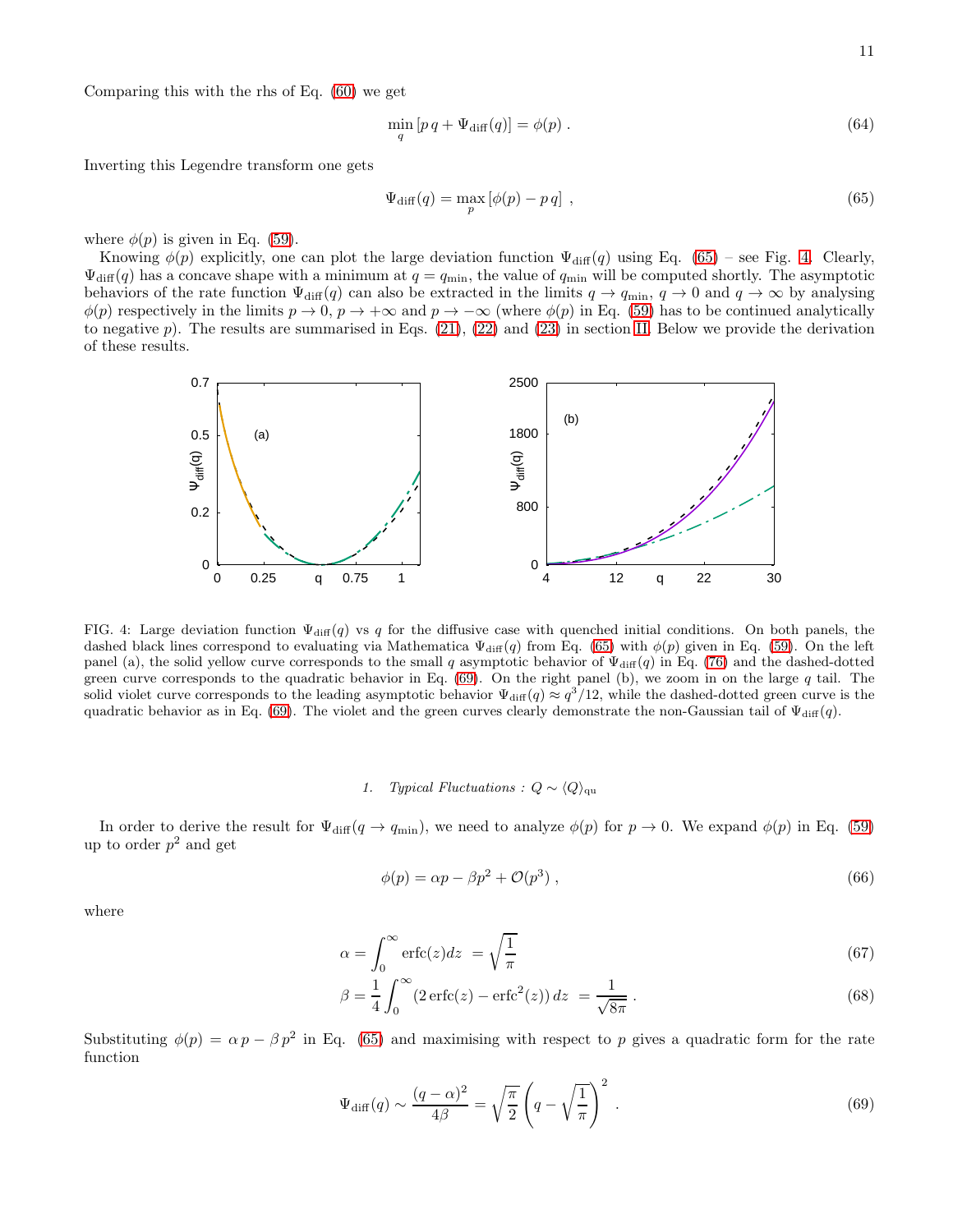This form holds for q close to  $q_{\min} = \alpha = 1/\sqrt{\pi}$  and gives the result in the second line in Eq. [\(21\)](#page-5-1). Substituting this quadratic behavior in the large deviation form in Eq. [\(61\)](#page-9-2) predicts a Gaussian form for the quenched flux distribution for  $q$  close to  $q_{\min}$ 

$$
P_{\rm qu}(Q,t) \sim \exp\left[-\frac{(Q - \langle Q \rangle_{\rm qu})^2}{2\sigma_{\rm qu}^2}\right]
$$
\n(70)

where the mean the variance are given by

<span id="page-11-1"></span>
$$
\langle Q \rangle_{\rm qu} = \rho \sqrt{\frac{Dt}{\pi}} \tag{71}
$$

$$
\sigma_{\rm qu}^2 = \rho \sqrt{\frac{Dt}{2\pi}} \,. \tag{72}
$$

Notice that these expressions for the mean and the variance, though derived here for large  $t$ , actually hold for all  $t$ , as one can verify directly from the formulae in Eqs. [\(17\)](#page-4-0) and [\(18\)](#page-4-0) with  $U(z,t) = (1/2) \text{erfc}(z/\sqrt{4Dt})$ . Comparing with the annealed case, while the means in both cases are identical, both given by  $\mu(t) = \rho \sqrt{Dt/\pi}$ , their variances and higher moments differ. For example, the variance in the annealed case is  $\mu(t) = \rho \sqrt{Dt/\pi}$  which differs by a factor  $1/\sqrt{2}$  from the quenched case in Eq. [\(72\)](#page-11-1). These results agree with those obtained in [\[6\]](#page-20-3). This typical quadratic behavior is shown by the dashed-dotted green curve in Fig. [4.](#page-10-1)

## 2. Atypical fluctuations on the left of the mean:  $Q \ll \langle Q \rangle_{\text{qu}}$

In order to infer about the fluctuations of  $P_{qu}(Q, t)$  around  $Q \to 0$ , we need to evaluate how  $\Psi_{diff}(q)$  behaves when  $q \to 0$ . This corresponds to the limit  $p \to \infty$  for  $\phi(p)$  from Eq. [\(65\)](#page-10-0). We use the large p expansion in Eq. [53,](#page-9-1) and evaluate  $A(t)$  and  $B(t)$  from Eq. [\(54\)](#page-9-5) using  $U(z,t) = (1/2) \text{erfc}(z/\sqrt{4Dt})$ . This gives

$$
A(t) = -\overline{\alpha}\rho\sqrt{4Dt}, \quad \text{where} \quad \overline{\alpha} = -2\int_0^\infty \ln\left[1 - \frac{1}{2}\text{erfc}(z)\right]dz = 0.675336\ldots \tag{73}
$$

$$
B(t) = \overline{\beta}\,\rho\sqrt{4Dt} \,, \quad \text{where} \quad \overline{\beta} = \int_0^\infty \frac{\text{erfc}(z)}{1 - \frac{1}{2}\text{erfc}(z)} dz = 0.828582\ldots \,. \tag{74}
$$

From Eqs. [\(58\)](#page-9-6) and [\(59\)](#page-9-0) we get the two leading terms of  $\phi(p)$  for large  $p > 0$ 

$$
\phi(p) = -\frac{I(p,t)}{\rho\sqrt{Dt}} \approx \overline{\alpha} - \overline{\beta} e^{-p} . \tag{75}
$$

Plugging this result for  $\phi(p)$  in Eq. [\(65\)](#page-10-0) and maximizing with respect to p, we get the leading small q behavior of  $\Psi_{\text{diff}}(q)$ 

<span id="page-11-0"></span>
$$
\Psi_{\text{diff}}(q) \approx \overline{\alpha} - q + q \ln\left(\frac{q}{\beta}\right) \,. \tag{76}
$$

This reproduces the first line of Eq. [\(21\)](#page-5-1). In particular, for  $q = 0$ , using  $\Psi_{\text{diff}}(q = 0) = \overline{\alpha}$  in Eq. [\(61\)](#page-9-2), we obtain  $P_{\text{qu}}(Q=0,t) \sim \exp\left(-\overline{\alpha}\rho\sqrt{Dt}\right)$  as announced in Eq. [\(24\)](#page-5-3). The small q behavior of  $\Psi_{\text{diff}}(q)$  is shown by the solid yellow curve in Fig. [4\(](#page-10-1)a).

## 3. Atypical fluctuations on the right of the mean:  $Q \gg \langle Q \rangle_{\text{qu}}$

In order to derive the large q asymptotics of  $\Psi_{\text{diff}}(q)$  from Eq. [\(65\)](#page-10-0), we first need to continue  $\phi(p)$  in Eq. [\(59\)](#page-9-0) analytically to negative p and use its asymptotics in the limit  $p \to -\infty$ . For this, it is convenient to write first  $p = -u$ where  $u = |p|$ . We write

$$
\phi(p=-u) = \tilde{\phi}(u) = -2\int_0^\infty dz \, \ln\left[1 + \frac{(e^u - 1)}{2}\text{erfc}(z)\right] \quad \underset{u \to \infty}{\approx} \quad -2\int_0^\infty dz \, \ln\left[1 + \frac{e^u}{2}\text{erfc}(z)\right] \,. \tag{77}
$$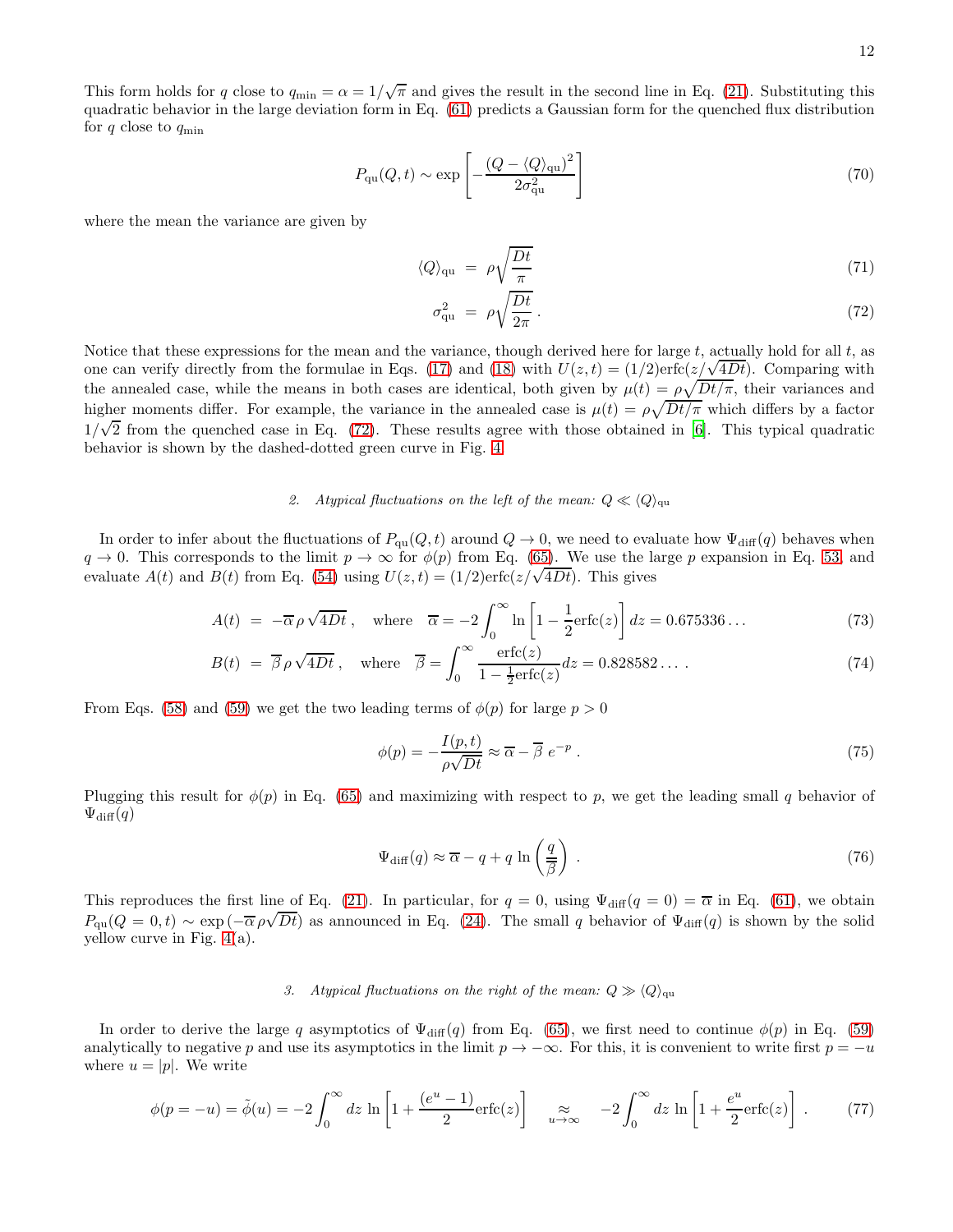To extract the large u behavior of  $\phi(u)$  from the integral on the rhs, it is convenient to take the derivative with respect to u

$$
\tilde{\phi}'(u) \approx -2 \int_0^\infty dz \, \frac{\frac{e^u}{2} \operatorname{erfc}(z)}{1 + \frac{e^u}{2} \operatorname{erfc}(z)} \,. \tag{78}
$$

For large u the dominant contribution to this integral comes from large z where erfc(z)  $\approx e^{-z^2}/(z\sqrt{\pi})$ . Hence we see that, for  $z > \sqrt{u}$  the integrand is essentially 0 as  $u \to \infty$ , while, for  $z < \sqrt{u}$ , the integrand is 1 as  $u \to \infty$ . Hence, the integrand can be approximated by a Fermi function

$$
\tilde{\phi}'(u) \approx -2 \int_0^{\sqrt{u}} dz = -2\sqrt{u} . \tag{79}
$$

Integrating it back, we get the leading order behavior for  $\tilde{\phi}(u)$  for large u

$$
\tilde{\phi}(u) \approx -\frac{4}{3}u^{\frac{3}{2}}.
$$
\n(80)

Therefore  $\phi(p) \approx -(4/3)(-p)^{3/2}$  as  $p \rightarrow -\infty$ . Substituting this behavior in Eq. [\(65\)](#page-10-0) and maximizing with respect to p one gets  $\Psi_{\text{diff}}(q) \approx q^3/12$  as  $q \to \infty$ . This then gives the last line of the result in Eq. [\(21\)](#page-5-1). As mentioned earlier, this leading large q asymptotic behavior of  $\Psi_{diff}(q)$  coincides with the result of Ref. [\[6](#page-20-3)] obtained by a different method. The large q behavior of  $\Psi_{\text{diff}}(q)$  is shown solid the solid violet curve in Fig. [4\(](#page-10-1)b).

# B.  $P_{\text{qu}}(Q, t)$  for run-and-tumble particles

In this case, our starting point again are Eqs. [\(50\)](#page-8-2) and [\(51\)](#page-8-1), except that the function  $U(z, t)$  for the RTP is more complicated. Its Laplace transform is given in Eq. [\(45\)](#page-8-3). As shown in Appendix C of [\[32\]](#page-20-18) it can be formally inverted to obtain  $U(z, t)$  in real time

<span id="page-12-0"></span>
$$
U(z,t) = \frac{1}{2} \left[ e^{\frac{-\gamma z}{v_0}} + \frac{\gamma z}{v_0} \int_1^{\frac{v_0 t}{z}} dT \frac{e^{\frac{-\gamma z T}{v_0}} I_1(\frac{\gamma z}{v_0} \sqrt{T^2 - 1})}{\sqrt{T^2 - 1}} \right] \Theta(v_0 t - z) . \tag{81}
$$

However, it turns out that this expression is not very useful to extract the large deviation function at late times.

Before proceeding to compute the large deviation function at late times, it is useful to discuss the large t behavior of  $P_{\text{qu}}(Q, t)$  in different regimes of Q. In the following, we will first discuss the  $Q \to 0$  limit of  $P_{\text{qu}}(Q, t)$ , followed by the discussion of the typical fluctuations where  $Q = \mathcal{O}(\sqrt{t})$ . In this regime, we will recover the Gaussian fluctuations. When  $Q/(\rho\sqrt{Dt}) \gg 1$ , we expect to recover the large deviation regime for the diffusive behaviour discussed in the previous section. This is because, as explained in the introduction, at late times, the RTP motion essentially reduces to that of a diffusive particle with an effective diffusion constant  $D_{\text{eff}} = v_0^2/(2\gamma)$ . However, there exists yet another "larger deviations regime" where  $Q \sim \mathcal{O}(t)$  where we will show that  $P_{qu}(Q, t)$  carries the signature of activity and has a novel large deviation form

<span id="page-12-1"></span>
$$
P_{\rm qu}(Q,t) \sim \exp\left[-\rho v_0 \gamma t^2 \Psi_{\rm RTP}\left(\frac{Q}{\rho v_0 t}\right)\right] \,. \tag{82}
$$

In the following, we will indeed compute this rate function  $\Psi_{\text{RTP}}(q)$  and show that it is given by Eq. [\(27\)](#page-5-4).

## 1. Typical fluctuations:  $Q \sim \langle Q \rangle_{\text{qu}}$

In order to extract the typical fluctuations of  $Q_t$  around its mean value for the RTP case, we need to use the small p expansion of  $I(p, t)$  in Eq. [\(50\)](#page-8-2). Quite generally, the small p expansion of  $I(p, t)$  is given in Eq. [\(52\)](#page-8-4). We use this expansion on the rhs of Eq. [\(50\)](#page-8-2) and approximate the sum on lhs by an integral. The resulting Laplace transform can be easily inverted and yields a Gaussian form

$$
P_{\rm qu}(Q,t) \approx \exp\left[-\frac{(Q - \langle Q \rangle_{\rm qu})^2}{2\,\sigma_{\rm qu}^2}\right],\tag{83}
$$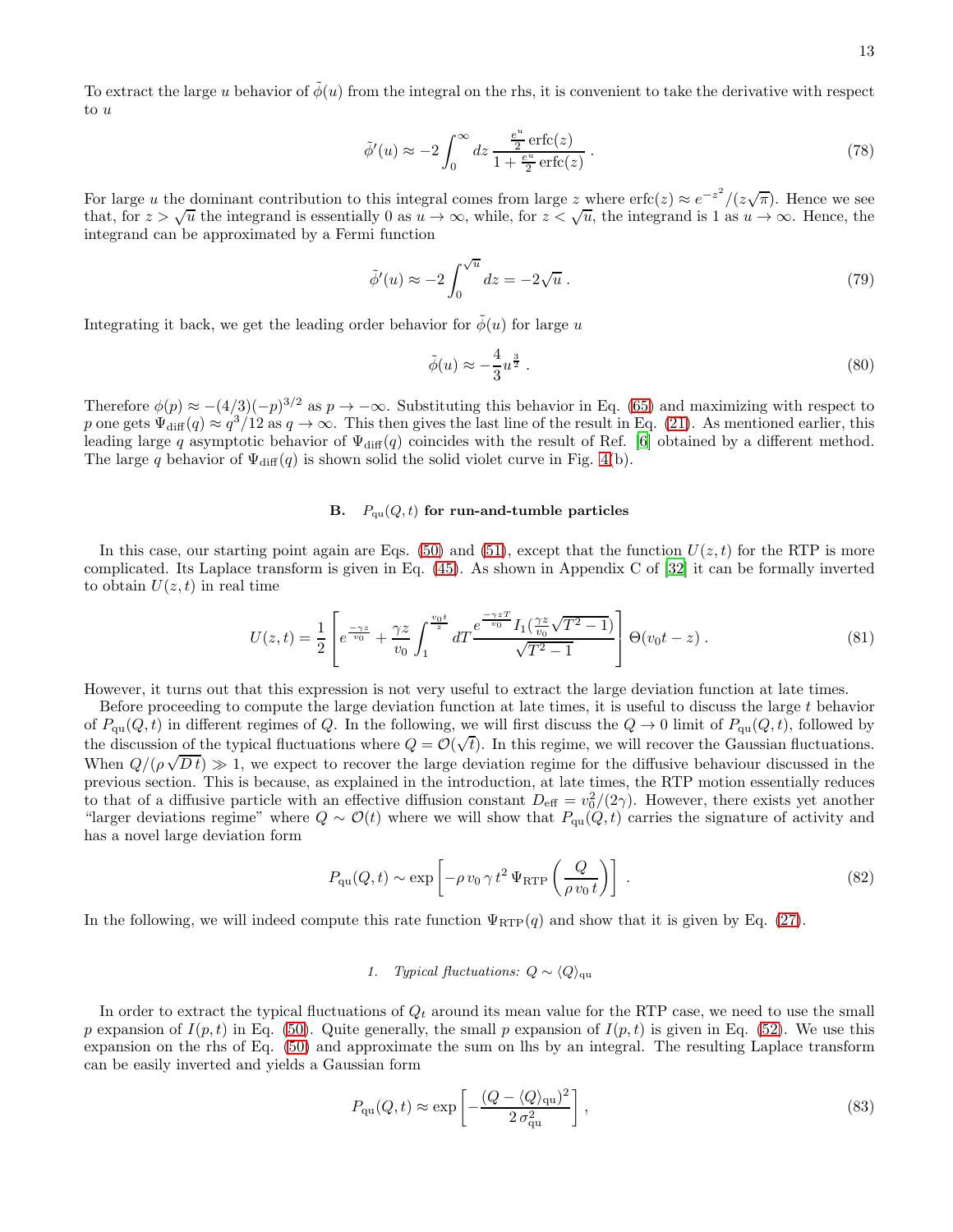$$
\langle Q \rangle_{\text{qu}} = \rho \int_0^\infty U(z, t) dz = \mu(t) = \frac{\rho v_0}{2} t e^{-\gamma t} \left[ I_0(\gamma t) + I_1(\gamma t) \right] , \qquad (84)
$$

where the last equality follows from Eq. [\(10\)](#page-3-1). The variance  $\sigma_{\text{qu}}^2 = \rho \int_0^\infty U(z,t) [1-U(z,t)] dz$  is however difficult to compute explicitly using  $U(z, t)$  from Eq. [\(81\)](#page-12-0). However, it can be easily evaluated numerically. At large times,  $\langle Q \rangle_{\text{qu}}$  and  $\sigma_{\text{qu}}^2$  converge to the diffusive limits given in Eqs. [\(71\)](#page-11-1) and [\(72\)](#page-11-1) respectively.

### 2. Atypical fluctuations on the left of the mean:  $Q \ll \langle Q \rangle_{\text{qu}}$

Exactly at  $Q = 0$  or  $Q = 1$ , we have an exact expression at all times t for  $P_{qu}(Q, t)$  in terms of  $U(z, t)$ , as given in Eqs. [\(56\)](#page-9-7) and [\(57\)](#page-9-7). The function  $U(z, t)$  for RTP appearing in these expressions is given in Eq. [\(81\)](#page-12-0). Given this rather complicated expression of  $U(z, t)$ , it is hard to obtain explicit formulae valid at all times for  $P_{qu}(Q, t)$  even for  $Q = 0$  or  $Q = 1$ . However, at late times, since  $U(z, t)$  converges at late times to that of the diffusive limit in Eq. [\(9\)](#page-3-4) with an effective diffusion constant  $D_{\text{eff}} = v_0^2/(2\gamma)$ , we recover the diffusive results for this extreme left tail of  $P_{qu}(Q, t)$ . For instance  $P_{qu}(Q = 0, t)$ , which represents the probability of having no particle on the right side of the origin at time  $t$ , decays at late times as in the diffusive case

$$
P_{\rm qu}(Q=0,t)\Big|_{\rm RTP} \approx \exp\left[-\overline{\alpha}\,\rho\sqrt{D_{\rm eff}\,t}\right] \,,\tag{85}
$$

where  $\overline{\alpha} = 0.675336...$  is given in Eq. [\(22\)](#page-5-2).

## 3. Atypical fluctuations on the right of the mean:  $Q \sim \mathcal{O}(t) \gg \langle Q \rangle_{\text{qu}}$

In this section, we derive the result in Eq. [\(82\)](#page-12-1). We recall that in the diffusive case, the atypical fluctuations of Q are encoded in the large deviation form in Eq. [\(61\)](#page-9-2) with  $Q \sim \rho \sqrt{Dt}$ . The extreme fluctuations to the right of  $\langle Q \rangle_{\text{qu}}$ in this case are described by the large argument behavior of the large deviation function  $\Psi_{\text{diff}}(q = Q/(\rho\sqrt{Dt}))$ , i.e., when  $Q \gg \rho \sqrt{Dt}$ . Thus, in the diffusive case, there is a single scale for the fluctuations of Q at late times, namely  $Q \sim \sqrt{t}$ . In contrast, for the RTP, in addition to the scale  $\sqrt{t}$  that describes the moderate large deviations around  $Q \sim \sqrt{t}$ . the mean, there is yet another scale where  $Q \sim t$ . This comes from the fact that each particle in time t can move a maximum distance  $v_0t$ , where  $v_0$  is the velocity. So for an initial density  $\rho$ , the maximum possible flux through the origin is  $Q_{\text{max}} = \rho v_0 t$ . Hence  $Q \sim t$  describes the scale of fluctuations at the very right tail of the distribution  $P_{\text{qu}}(Q, t).$ 

To extract this extreme right tail, we again start from Eqs. [\(50\)](#page-8-2) and [\(51\)](#page-8-1) with  $U(z, t)$ , for RTP, given by its Laplace transform in Eq. [\(45\)](#page-8-3). Before extracting the large deviation form of  $P_{qu}(Q, t)$ , we first analyse  $U(z, t)$  in the limit  $z \sim t$ . Inverting the Laplace transform of  $U(z, t)$  in Eq. [\(45\)](#page-8-3) we get

$$
U(z,t) = \int_{\Gamma} \frac{ds}{2\pi i} \exp\left[t\left(s - \sqrt{s(s+2\gamma)}\frac{z}{v_0 t}\right)\right],\tag{86}
$$

where  $\Gamma$  represents the Bromwich contour in the complex s-plane. In the limit  $t \to \infty$ ,  $z \to \infty$  with the ratio  $z/t$ fixed, the integral can be evaluated by the saddle-point method, which yields (up to pre-exponential factors)

<span id="page-13-0"></span>
$$
U(z,t) \approx \exp\left[-\gamma t \left(1 - \sqrt{1 - \frac{z^2}{v_0^2 t^2}}\right)\right] \Theta(v_0 t - z) . \tag{87}
$$

We have checked numerically that this approximation [\(87\)](#page-13-0) works very well, at large times, as one would expect.

To extract the large  $Q \sim t \gg \langle Q \rangle_{\text{qu}}$  behavior from Eq. [\(50\)](#page-8-2) we need to analytically continue  $I(p, t)$  to p negative and study the limit  $p \to -\infty$ , as in the diffusive case. Setting  $p = -u$  with  $u > 0$ , and approximating the discrete sum on the lhs of Eq. [\(50\)](#page-8-2) by an integral, we get

<span id="page-13-1"></span>
$$
\int_0^\infty P_{\rm qu}(Q,t) \, e^{uQ} \, dQ \approx e^{\tilde{I}(u,t)} \,, \tag{88}
$$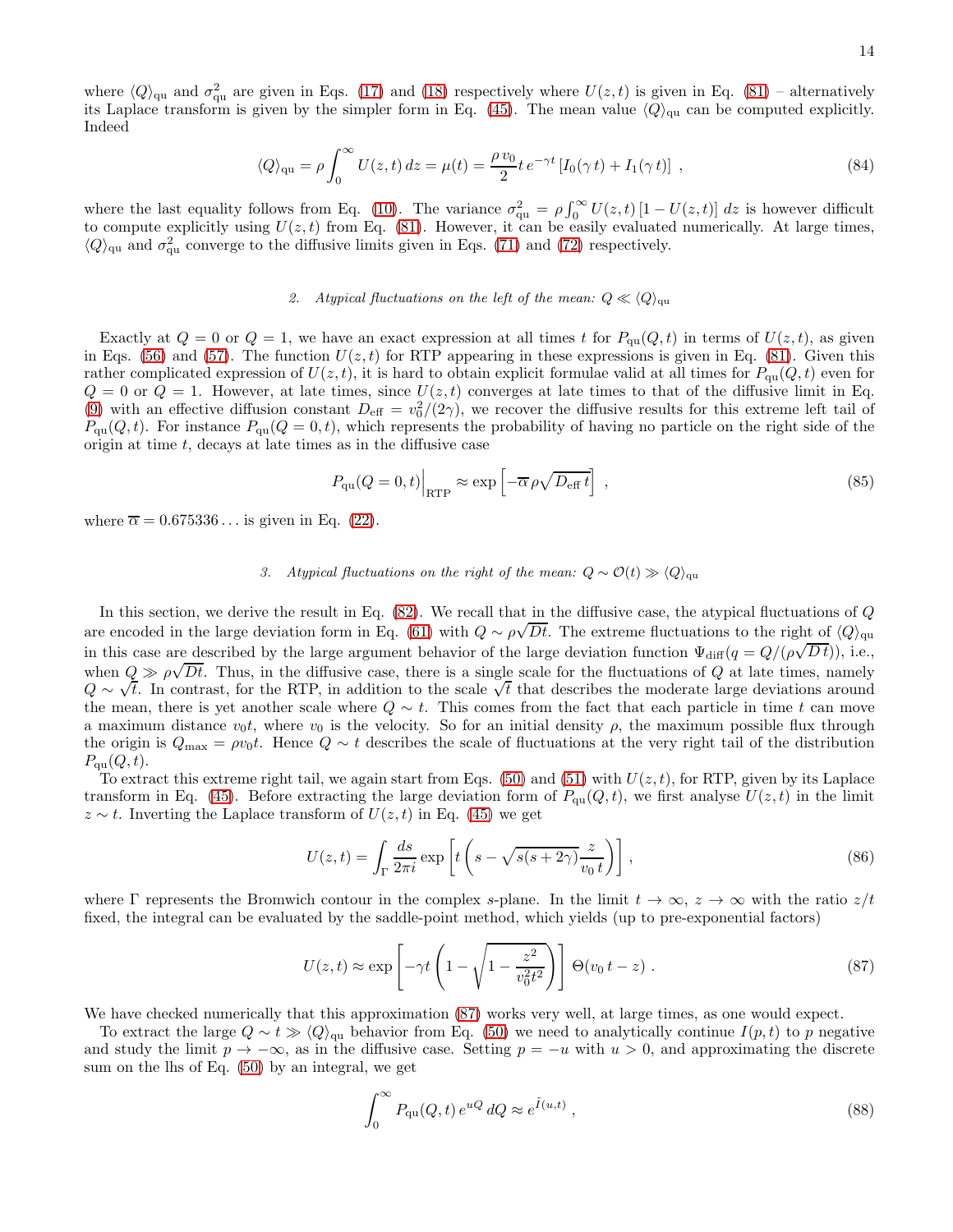

<span id="page-14-3"></span>FIG. 5: (a) Plot of  $W(x)$  vs x with  $W(x)$  given by Eq. [\(97\)](#page-15-0). The non-analytical point at  $x = 1$  is shown by a black dot where  $W(x)$  and its first two derivatives are continuous, while the third derivative is discontinuous, as in Eq. [\(98\)](#page-15-1). (b) Plot of  $W'(x)$ vs x where  $W'(x)$  can be read off from Eq. [\(96\)](#page-15-2). Note that  $W'(x) < 1$  for  $x < 1$  and saturates at 1 at  $x = 1$ . (c) Large deviation function  $\psi_{\text{RTP}}(q)$  vs q for the run-and-tumble case. Black solid line represents the analytical expression given in Eq. [\(27\)](#page-5-4) valid at very large time. Dashed lines ( $t = 100$  (red-dashed),  $t = 400$  (violet-dotted) and  $t = 600$  (blue dashed-dotted)) correspond to the finite time evaluation of  $\max_x \left[ \frac{q_u}{\gamma t} - \frac{\tilde{I}(u,t)}{\rho v_0 \gamma t^2} \right]$  using Eq. [\(89\)](#page-14-0) – together with Eq. (89) with  $\rho = v_0 = 1, \gamma = 0.5$  – with Mathematica.

where

<span id="page-14-0"></span>
$$
\tilde{I}(u,t) = \rho \int_0^\infty dz \, \ln\left(1 + (e^u - 1)U(z,t)\right) \underset{u \to \infty}{\approx} \rho \int_0^\infty dz \, \ln\left(1 + e^u U(z,t)\right) \,. \tag{89}
$$

To extract the large u behavior of  $\tilde{I}(u, t)$  we follow the same procedure as in the diffusive case and take a derivative with respect to  $u$ . We get

<span id="page-14-1"></span>
$$
\frac{d\tilde{I}(u,t)}{du} \approx \rho \int_0^\infty \frac{dz}{1 + e^{-u} \frac{1}{U(z,t)}}.
$$
\n(90)

For large u, this integral is dominated by the region where  $z \sim t$  where we can use the approximate form of  $U(z, t)$ given in Eq. [\(87\)](#page-13-0). Substituting this form for  $U(z, t)$  in Eq. [\(90\)](#page-14-1), we get

<span id="page-14-2"></span>
$$
\frac{d\tilde{I}(u,t)}{du} \approx \rho \int_0^{v_0 t} \frac{dz}{1 + \exp\left[-\left(u - \gamma t + \gamma t \sqrt{1 - \frac{z^2}{v_0^2 t^2}}\right)\right]} \,. \tag{91}
$$

We now analyse this integral in two different cases, assuming  $u \sim t \gg 1$ :

• If  $u > \gamma t$ : in this case as  $t \to \infty$  it is clear that the integrand in Eq. [\(91\)](#page-14-2) is always 1 for any z. Hence

$$
\frac{d\tilde{I}(u,t)}{du} \approx \rho v_0 t \quad \text{if} \quad u > \gamma t \,. \tag{92}
$$

• If  $u < \gamma t$ : this case is a bit more complicated to analyze. Since  $u < \gamma t$  the argument of the exponential in Eq. [\(91\)](#page-14-2) can be either positive or negative. Accordingly, the integrand will either 0 or 1 for large  $u \sim t \gg 1$ . The value of z for which the argument of the exponential changes sign is given by

$$
z^*(u) = \frac{v_0}{\gamma} \sqrt{u(2\gamma t - u)}.
$$
\n(93)

Thus, if  $z > z^*(u)$  the integrand is 0 while for  $z < z^*(u)$  the integrand is 1. Hence this integral over z in [\(91\)](#page-14-2) gets cut-off at  $z = z^*(u)$  (note that  $z^*(u) < v_0 t$  for all u). Hence we get

$$
\frac{d\tilde{I}(u,t)}{du} \approx \rho z^*(u) = \rho \frac{v_0}{\gamma} \sqrt{u(2\gamma t - u)} \quad \text{if} \quad u < \gamma t. \tag{94}
$$

Integrating it back with respect to  $u$  we obtain

<span id="page-14-4"></span>
$$
\tilde{I}(u,t) \approx \rho v_0 \gamma t^2 W\left(\frac{u}{\gamma t}\right) \tag{95}
$$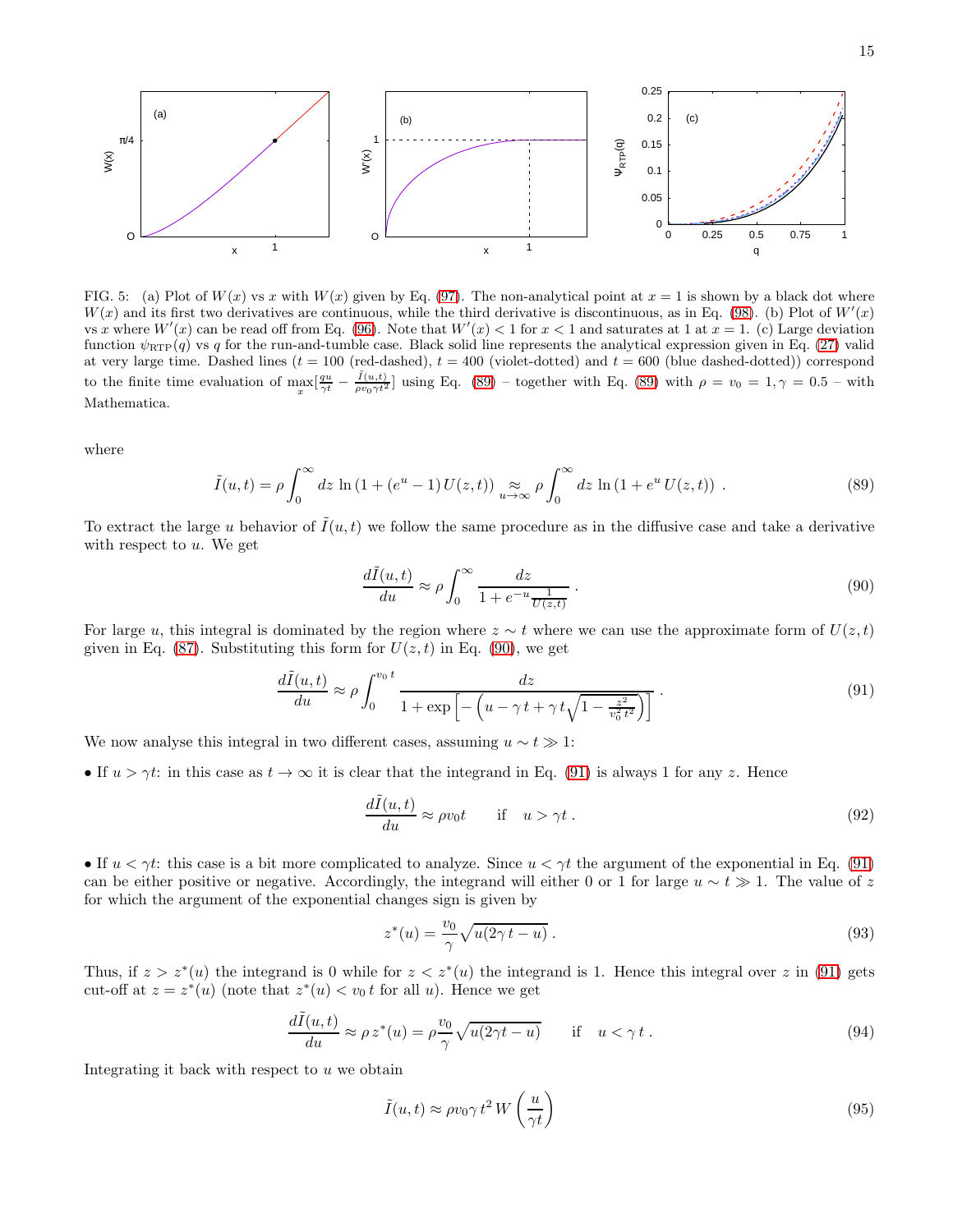where

<span id="page-15-2"></span>
$$
W(x) = \begin{cases} \int_0^x \sqrt{y(2-y)} dy, & \text{if } x < 1, \\ \int_0^1 \sqrt{y(2-y)} dy + (x-1) , & \text{if } x > 1. \end{cases}
$$
 (96)

Performing these integrals explicitly, we get

<span id="page-15-0"></span>
$$
W(x) = \begin{cases} \frac{(x-1)}{2} \sqrt{x(2-x)} + \sin^{-1}(\sqrt{x/2}) & , x < 1\\ \frac{\pi}{4} + x - 1 & , x > 1 \end{cases}
$$
 (97)

The function  $W(x)$  is plotted vs x in Fig. [5](#page-14-3) (a). Interestingly, while  $W(x)$  and its first two derivatives are continuous at  $x = 1$ , its third derivative is discontinuous. Indeed one has

<span id="page-15-1"></span>
$$
W'''(x \to 1^-) = -1
$$
  
\n
$$
W'''(x \to 1^+) = 0.
$$
\n(98)

Using this result for  $W(x)$  in Eq. [\(97\)](#page-15-0) gives us an expression for  $\tilde{I}(u, t)$  in [\(95\)](#page-14-4). We then substitute this expression for  $I(u, t)$  in Eq. [\(88\)](#page-13-1) to get

$$
\int_0^\infty P_{\rm qu}(Q, t) e^{uQ} dQ \sim \exp\left[\rho v_0 \gamma t^2 W\left(\frac{u}{\gamma t}\right)\right].\tag{99}
$$

Inverting formally this Laplace transform, we obtain

$$
P_{\rm qu}(Q,t) \sim \int_{\Gamma} \frac{du}{2\pi i} \exp\left[-uQ + \rho v_0 \gamma t^2 W\left(\frac{u}{\gamma t}\right)\right]. \tag{100}
$$

Rescaling  $u/(\gamma t) = x$  we get, up to pre-exponential factors,

$$
P_{\rm qu}(Q,t) \sim \int_{\Gamma} \frac{dx}{2\pi i} \exp\left[-\rho v_0 \gamma t^2 \left(-W(x) + xq\right)\right], \quad \text{where } q = \frac{Q}{\rho v_0 t} \,. \tag{101}
$$

where  $\Gamma$  is the Bromwich contour in the complex x-plane. Performing this integral by using a saddle-point for large t, we get

<span id="page-15-4"></span>
$$
P_{\rm qu}(Q,t) \sim \exp\left[-\rho v_0 \gamma t^2 \Psi_{\rm RTP}\left(q = \frac{Q}{\rho v_0 t}\right)\right],\tag{102}
$$

with the rate function given by

<span id="page-15-3"></span>
$$
\Psi_{\rm RTP}(q) = \max_x \left[ q \, x - W(x) \right] \,, \tag{103}
$$

where  $W(x)$  is given explicitly in Eq. [\(97\)](#page-15-0). It is easy to verify that the maximum of the function  $qx - W(x)$  occurs at  $x = x^* = 1 - \sqrt{1 - q^2} < 1$ . Since  $x^* < 1$  we use the branch of  $W(x)$  in the first line of Eq. [\(97\)](#page-15-0). Substituting this value of  $x^*$  in Eq. [\(103\)](#page-15-3) we get the result in Eq. [\(27\)](#page-5-4). The asymptotic behaviours of this function  $\Psi_{\rm RTP}(q)$  are given in Eq. [\(28\)](#page-5-5) and a plot of this function is shown in Fig. [5](#page-14-3) (c). Note that for small q, i.e.  $Q \ll \rho v_0 t$ ,  $\Psi_{\rm RTP}(q)$  behaves as  $\Psi_{\text{RTP}}(q) \sim q^3/6$ . Substituting this behavior in Eq. [\(102\)](#page-15-4) gives

<span id="page-15-5"></span>
$$
P_{\rm qu}(Q,t)\Big|_{\rm RTP} \sim \exp\left(-\frac{\gamma Q^3}{6\rho^2 v_0^2 t}\right) \sim \exp\left(-\frac{Q^3}{12\rho^2 D_{\rm eff} t}\right), \quad \text{where} \quad D_{\rm eff} = \frac{v_0^2}{2\gamma} \,. \tag{104}
$$

On the other hand, for the diffusive case, from Eq. [\(20\)](#page-5-0), using  $\Psi_{\text{diff}}(q) \approx q^3/12$  for large q, i.e.  $Q \gg \rho \sqrt{Dt}$ , one gets

<span id="page-15-6"></span>
$$
P_{\rm qu}(Q,t)\Big|_{\rm diff} \sim \exp\left(-\frac{Q^3}{12\rho^2 Dt}\right) \tag{105}
$$

Comparing these two tails [\(104\)](#page-15-5) and [\(105\)](#page-15-6), one sees that for the RTP, on a scale where  $\rho \sqrt{D_{\text{eff}}} t \ll Q \ll \rho v_0 t$  these two behaviors match perfectly, supporting the expectation that, at large  $t$ , even for moderately large fluctuations to the right of the mean, the flux distribution for the RTP and the diffusive case coincide, once one identifies the effective diffusion constant as  $D_{\text{eff}} = v_0^2/(2\gamma)$ .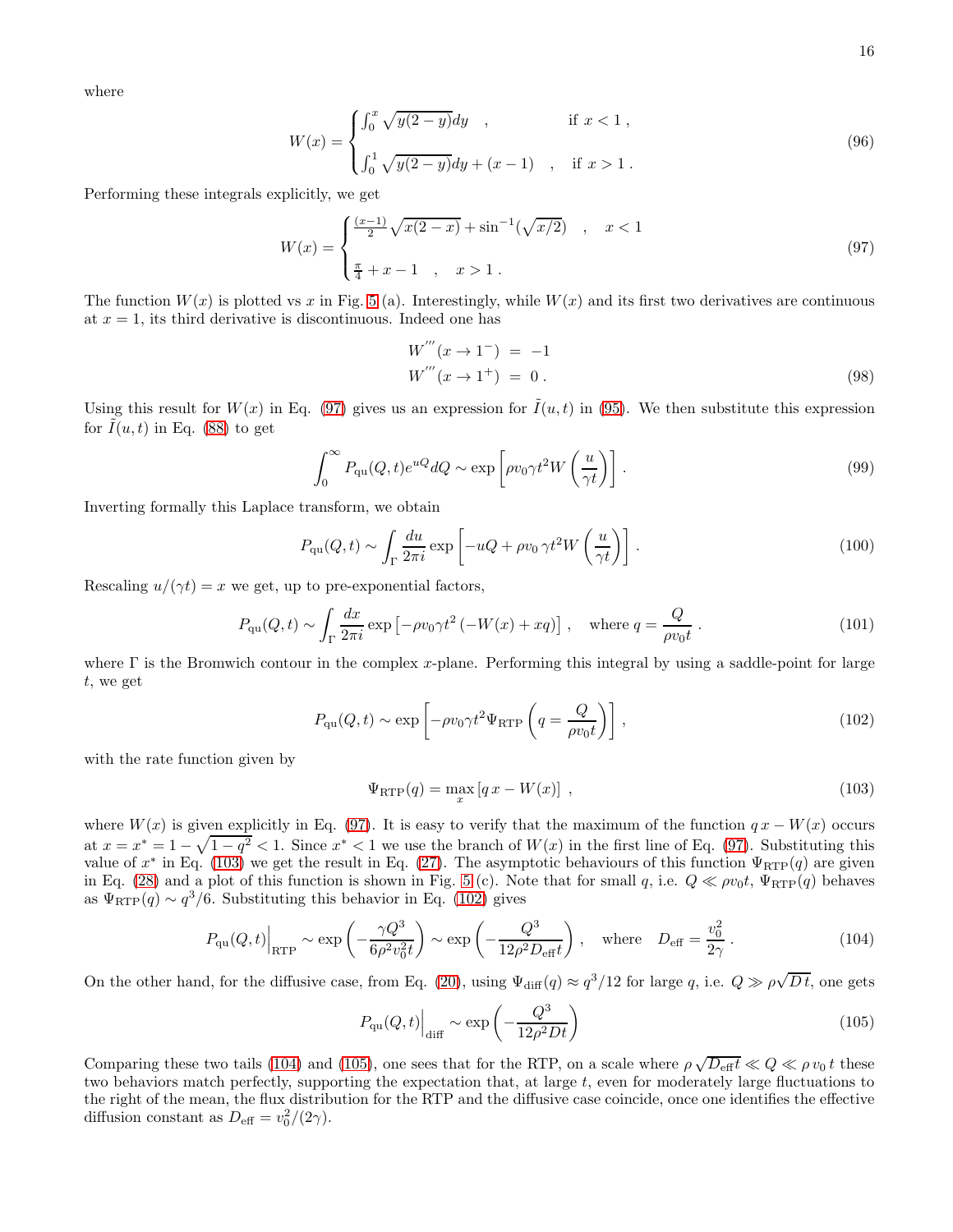### <span id="page-16-0"></span>VI. NUMERICAL RESULTS

This section is dedicated to Monte Carlo simulations. We check numerically the analytical results previously obtained and characterize the properties of the physical realizations corresponding to large Q values.

#### 1. The Importance Sampling strategy

In order to obtain the tails of  $P_{an}(Q, t)$  and  $P_{qu}(Q, t)$  we have employed Importance Sampling, a general method used to reduce the variance of observables whose expectation value is dominated by rare realizations, in this case rare trajectories. In the context of the evaluation of large deviation functions, very popular implementations of importance sampling ideas are cloning algorithms or transition path sampling [\[38\]](#page-21-0). Here we use an implementation of Importance Sampling, similar to transition path sampling, the details of the technique can be found in [\[39,](#page-21-1) [40\]](#page-21-2). Basically we sample realizations with an exponential bias on their flux,  $e^{-\theta Q}$ . The adjustable parameter  $\theta$  allows to explore atypical realizations: a negative  $\theta$  favours realizations with large Q, while a positive  $\theta$  favours small Q. The sampling is done using a standard Metropolis algorithm as discussed in [\[39](#page-21-1), [40\]](#page-21-2) and error bars are smaller than the symbol size.

To proceed we note that the flux depends only on the particle positions at time  $t$ :

$$
x_i(t) = x_i(0) + \Delta x_i(t), \quad \forall i.
$$
\n
$$
(106)
$$

We wrote this quantity as the sum of two contributions: (i) the initial (negative) position,  $x_i(0) < 0$  and (ii) the total displacement,  $\Delta x_i(t)$ . The latter depends on the stochastic process we are considerning: for the diffusive particles it is a Gaussian number of zero mean and standard deviation  $\sqrt{2Dt}$ . For active particles, it can be expressed as

$$
\Delta x_i(t) = \pm v_0 (T_1 - T_2), \tag{107}
$$

where  $T_1$ , is the total time spent moving in the initial particle direction,  $T_2 = t - T_1$  the time spent in the opposite direction. The signs + or − correspond to the initial direction and they are chosen with equal probability. The times  $T_1$  and  $T_2$  are determined as follows: the run times  $\tau_1, \tau_2, \ldots, \tau_n$  are drawn from an exponential distribution of rate γ, the last run being the first time interval for which  $\sum_{i=1}^{n} \tau_i > t$ . Then  $\tau_n$  is replaced by  $t - \sum_{i=1}^{n-1} \tau_i$  and  $T_1, T_2$  are computed.

The choice of the initial conditions is the delicate point that makes the annealed case different from the quenched one: in the annealed case, averages are performed over all initial conditions while in the quenched case the initial condition is fixed and typical. We first study the annealed case for active particles. At large times, their behavior is statistically equivalent to the one of diffusive particles with the effective constant  $D_{\text{eff}} = v_0^2/(2\gamma)$ . Then we discuss the quenched case and recover the exact results of previous sections. At variance with the annealed case one expects that when  $Q \simeq \rho v_0 t$  active particles should have a clear non-diffusive nature even at long times. Unfortunately, the biased Monte Carlo used in this paper does not allow to sample configurations with  $Q \simeq \rho v_0 t$ .

### A. Annealed case

The flux of RTPs depends on the evolution of the particles with an initial position  $x(0)$  in  $[-v_0t, 0]$ . But what is their number? Typically we expect  $N \sim \rho v_0 t$ , but, in the annealed case, rare realizations with large or small N can occur. To capture them we consider a large interval  $[-L, 0]$  with  $L \gg \rho v_0 t$  and draw  $L\rho$  initial positions evenly distributed in the interval. Then only the partciles with  $x(0) > -v_0t$  are evolved.

Here we study RTP with  $\rho = 1, v_0 = 1, \gamma = 0.05$ . At time  $t = 400$ , the average flux predicted by Eq. [10](#page-3-1) is  $\mu = 35.4573$ , very close to the one predicted in diffusive limit  $\sim \sqrt{t/(2\gamma\pi)} = 35.6825$ . Then typical realizations ( $\theta = 0$ ) are expected to be similar to the diffusive ones with  $D_{\text{eff}} = v_0^2/(2\gamma) = 10$ . When the bias is applied  $(\theta = 1)$  the sampled realizations have a larger flux,  $Q \approx 93$  and it is instructive to characterize their statistical properties for RTP and diffusion.

In Fig. [6\(](#page-17-1)a) we show the initial profile of particles. While for  $\theta = 0$  it is flat as expected, for  $\theta = -1$  it displays an accumulation of particles around the origin and total number of particles in the interval  $[-v_0t, 0]$  is much larger than  $\rho v_0 t$ . In Fig. [6\(](#page-17-1)b) we show the histogram (normalized to the number of realizations) of displacement for particles with a positive final position. The peak for  $\theta = 0$  has the same location of the peak for  $\theta = -1$ . The only difference is that more particles have a positive  $x(t)$  for  $\theta = -1$  than for  $\theta = 0$ . This suggests that, in the annealed case, larger values of the flux are essentially due to rare fluctuations of the initial conditions that are completly insensitive to the nature of the particle motion.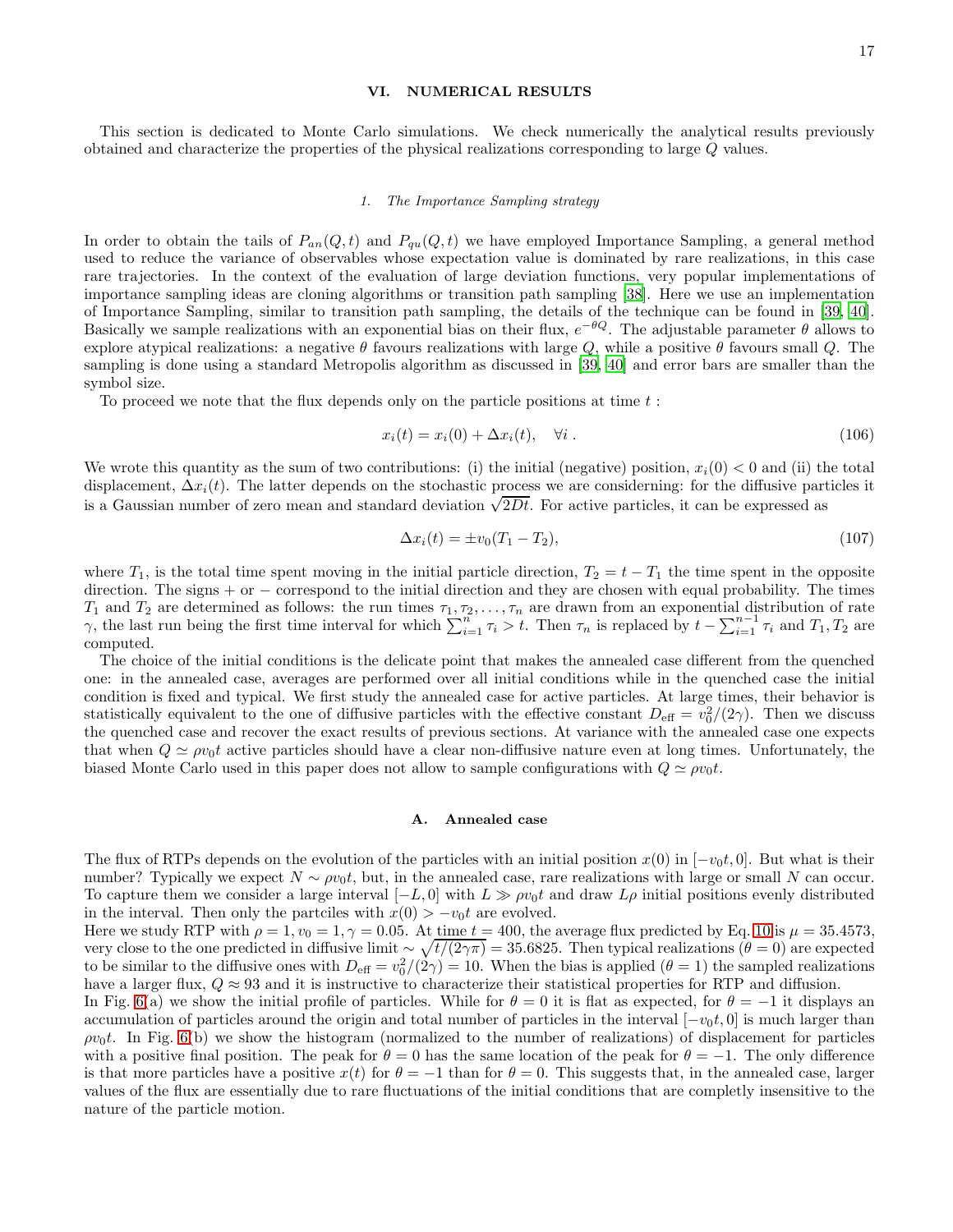

<span id="page-17-1"></span>FIG. 6: Monte Carlo results for the annealed case. RTP versus Diffusion. The initial particle position is sampled with  $\rho = 1$ and  $L = 2000$ . Particles evolve up to time  $t = 400$  with  $v_0 = 1, \gamma = 0.05$  for RTP (points),  $D_{\text{eff}} = 10$  for diffusion (lines). We performed  $10^7$  realizations. (a) Initial particle concentration. For typical value of Q (violet circles/black solid lines) the profile is flat, as expected. It has been obtained by setting  $\theta = 0$  as importance sampling parameter which corresponds to  $Q \simeq \langle Q \rangle \approx 35.45$ . For large values of Q (red squares/yellow dashed lines) we observe an accumulation of particle close to origin. There we set  $\theta = -1$  as importance sampling parameter which corresponds to  $Q \approx 93 \gg \langle Q \rangle$ . (b) Histogram (normalized to the number of realizations) of the displacement for particles with a positive final position with  $\theta = 0$ , and  $\theta = -1$ . (c)  $P_{an}(Q, t)$ vs  $Q$ ; points represent Monte Carlo results (with  $L = 500$  (red squares) and  $L = 2000$  (green circles)) while the dashed line is the Poisson distribution with mean  $\mu = 35.4573$  (Eq. [10\)](#page-3-1). In the tails the agreement improves with increasing L.

For this reason the non-gaussian tails of the flux are Poissonian both for diffusive and active particles. In Fig.  $6(c)$  [\[41](#page-21-3)] we observe that the agreement between simulations and Poissonian tails increases when  $L$  is large, this confirms that the origin of anomalous fluctuations of the flux is in the rare realizations with large initial concentrations of particles close to the origin. This mechanism cannot work for the quenched case where the initial concentration is always flat.

### B. Quenched case

In the quenched case the initial condition is fixed and the number of particles with an initial position in  $[-v_0t, 0]$ is always  $N = \rho v_0 t$ . In practice, we fix the position of the first particle  $x_1$  using a uniform random number between 0 and  $-1/(2\rho)$  and the positions of all the other  $N-1$  particles are then slaved to  $x_1$  according to

$$
x_i(0) = x_1(0) - i,\t\t(108)
$$

We first check the agreement between our Monte Carlo simulations and the analytical predictions. In Fig. [7](#page-18-0) we compare the exact large deviation function  $\Psi_{\text{diff}}(\frac{Q}{\sqrt{d}})$  $\frac{Q}{\rho\sqrt{Dt}}$ ) and the exact probability distribution function  $P_{qu}(Q, t)|_{\text{diff}}$ with the ones obtained from our Monte Carlo simulations. For the quenched active case, the results are shown in Fig [8](#page-18-1) where we also plot the large deviation function  $\Psi_{\text{RTP}}(\frac{Q}{\rho v_0 t})$ , using for the Monte Carlo data the definition  $\Psi_{\text{RTP}}(q) = -\frac{\log P_{qu}(Q,t)}{\rho v_0 \gamma t^2}$  with  $q = \frac{Q}{\rho v_0 t}$ . We note that the Monte Carlo results perfectly match the predictions for both RTP and diffusion.

The difference between RTP and diffusive behaviour in the quenched case is shown is Fig. [9](#page-19-1) (a). There we compare the exact distribution of RTP with  $\rho = v_0 = 1, \gamma = 0.5$  and  $t = 80$  (red) with the diffusive one with  $D_{\text{eff}} = v_0^2/(2\gamma) = 1$ . Both distributions deviate from the Gaussian (solid green) but they become separable from each other only at extremely small probabilities, when  $Q \simeq 60 \approx \rho v_0 t$ . The Importance Sampling strategy enables us to explore the non-Guassian tails of the distribution but not the extremely rare configurations where the finerprints of the activity are present. Indeed in Fig. [9](#page-19-1) (b) we can hardly see a difference in histogram of the displacement of particles with positive final position between diffusion and RTP, both for  $\theta = 0$  and  $\theta = -3$ . This is because the displacements involved are still very small compare to  $v_0t = 80$ .

#### <span id="page-17-0"></span>VII. CONCLUSION

In this paper, we have presented a general framework to study current fluctuations for non-interacting particles executing a common random dynamics in one dimension and starting from a step initial condition. The probability distribution  $P(Q, t, \{x_i\})$  depends on the initial positions of the particles  $\{x_i\} < 0$ . The initial positions are distributed uniformly on the negative axis with a uniform density  $\rho$ . There are two different ways to perform the average over the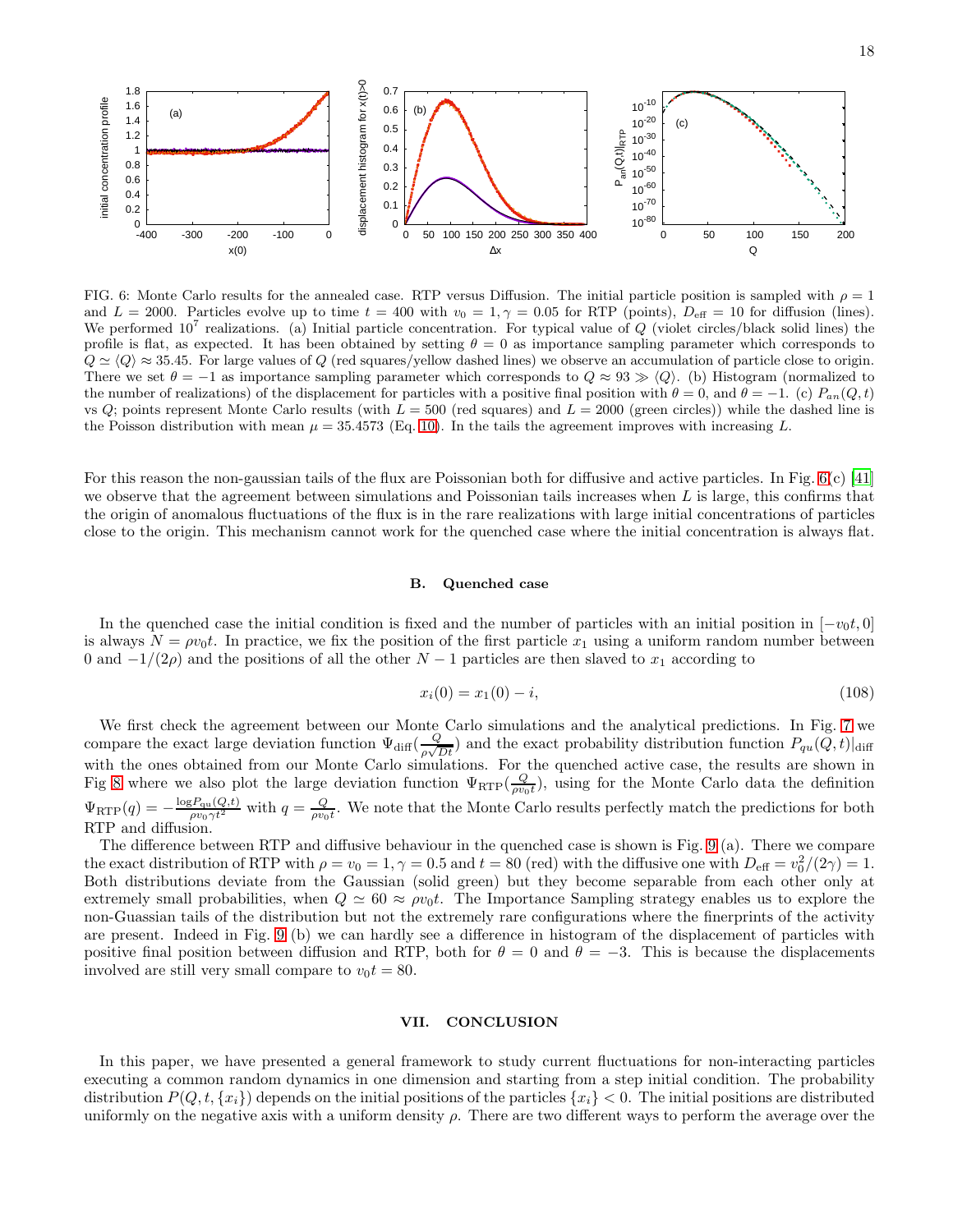

<span id="page-18-0"></span>FIG. 7: Quenched case for passive dynamics. Monte Carlo simulations (red points) and exact results obtained from Mathematica (dashed black line) using Eqs. [59](#page-9-0) and [65.](#page-10-0) Simulations were perfomed using  $\rho = 1, D = 0.2, t = 10^4, N = 2000$ . (a)  $\Psi_{diff}(q)$  vs (as the state of the state of the state and the presence along  $\varphi$ ,  $\bar{D}$ ,  $\bar{D}$ ,  $\bar{D}$ ,  $\bar{D}$ ,  $\bar{D}$ ,  $\bar{Q}$ ,  $\bar{Q}$ ,  $\bar{Q}$ ,  $\bar{Q}$ ,  $\bar{Q}$ ) and  $\bar{Q}$  and the state and  $\bar{Q}$  and  $\bar{Q}$  and  $\bar{Q}$ 



<span id="page-18-1"></span>FIG. 8: Quenched case for active dynamics. Monte Carlo simulations (points) and exact results obtained from Mathematica (dashed black line) using Eqs. [81](#page-12-0) and [89.](#page-14-0) Simulations were perfomed using  $\rho = v_0 = 1, \gamma = 0.5$  and  $t = 100$  (green squares) and  $t = 400$  (red circles). (a)  $\Psi_{\text{RTP}}(q)$  vs q. The violet solid curve represents  $\frac{q^3}{6}$  $\frac{dI}{6}$ , indicating that  $t = 400$  is also not large enough to see the  $q^3$  behavior; also see Fig. [5\(](#page-14-3)c) which shows that Eq. [27](#page-5-4) becomes a good fit to the exact results only at very large times. (b)  $P_{qu}(Q, t)|_{\text{RTP}}$  vs Q for  $t = 400$  in the semi-log scale. Note that  $P_{qu}(Q, t)|_{\text{RTP}}$  decays slower than the Gaussian expected for the typical fluctuations (green solid line). The two functions are related via  $P_{qu}(Q, t)|_{\text{RTP}} = \exp[-\rho v_0 \gamma t^2 \Psi_{\text{RTP}}(\frac{Q}{\rho v_0 t})]$ .

initial positions, namely (i) annealed and (ii) quenched averages, in analogy with disordered systems: here the initial condition plays the role of the disorder. In the annealed case, the distribution  $P(Q, t, \{x_i\})$  is averaged directly over the initial positions. In contrast, in the quenched case, one considers the configurations of  $x_i$ 's that lead to the most likely current distribution (i.e., the typical current distribution). In both cases, we have shown that, for noninteracting particles, the distribution can be fully characterized in terms of the single particle Green's function, which in general will depend on the dynamics of the particles. In this article, we have focused mostly on two different dynamics: a) when the single particle undergoes simple diffusion and b) when the single particle undergoes run-and-tumble dynamics (RTP).

For the annealed case, we have shown that  $P_{an}(Q, t)$ , at all times, is given by a Poisson distribution, with parameter  $\mu(t)$  given by the exact formula in Eq. [\(8\)](#page-2-3). We provide exact formula for  $\mu(t)$  in the RTP case (for the diffusive case this was known already from Ref. [\[6](#page-20-3)]). For the quenched diffusive case we show that our formalism correctly recovers the large deviation result obtained in Ref. [\[6](#page-20-3)]) using a different approach. For the RTP case, we showed that there is a new large deviation regime with  $Q \sim t$ , where  $P_{\text{qu}}(Q, t) \sim \exp \left[ -\rho v_0 \gamma t^2 \Psi_{\text{RTP}} \left( \frac{Q}{\rho v_0 t} \right) \right]$ . One of the main results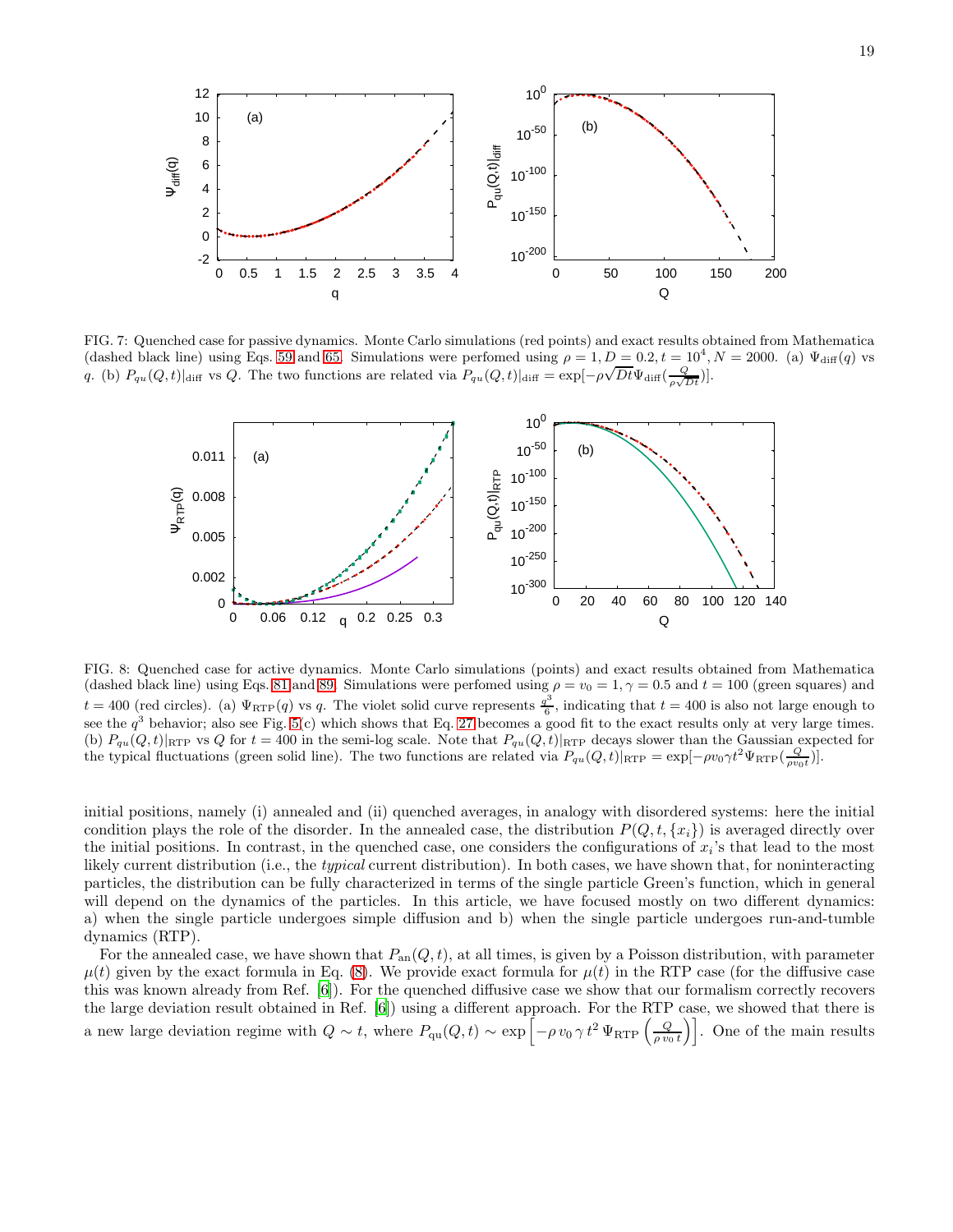

<span id="page-19-1"></span>FIG. 9: (a)  $P_{qu}(Q, t)$  vs Q. RTPs with  $\rho = v_0 = 1, \gamma = 0.5$  and  $t = 80$  (long-dashed red lines, triangles) are compared with the diffusive ones with  $D_{\text{eff}} = v_0^2/(2\gamma) = 1$  (short-dashed black lines, circles). Exact results (lines) and Monte Carlo simulations (points). The solid green line represents the Gaussian valid at small  $Q$ . (b) Histogram (normalized to the number of realizations) of the displacement for particles with a positive final position with  $\theta = 0$  (violet circles for RTP/ black -solid lines for diffusion), and  $\theta = -3$  (red squares for RTP/ yellow-dashed lines for diffusion).

of this paper is an explicit computation of the rate function  $\Psi_{\text{RTP}}(q)$  given by

$$
\Psi_{\rm RTP}(q) = q - \frac{q}{2}\sqrt{1 - q^2} - \sin^{-1}\left[\sqrt{\frac{1 - \sqrt{1 - q^2}}{2}}\right], \quad 0 \le q \le 1.
$$
\n(109)

Our method gives access to another physical observable, namely the probability of an extremely rare event that there is no particle on the right side of the origin at time  $t$ . We have shown that this is just the probability of having zero flux up to time t, i.e.  $P(Q = 0,t)$ , both for the annealed and the quenched case. For the annealed case, this is just  $P_{\text{an}}(Q=0,t) = e^{-\mu(t)}$ . For the quenched case, we have that, both for the diffusive and RTP cases, this probability decays at late times as a stretched exponential  $P_{\text{qu}}(Q=0,t) \sim e^{-\bar{\alpha}\sqrt{D_{\text{eff}}t}}$ , where we computed the constant  $\bar{\alpha} = 0.675336...$  analytically [see Eq. [\(22\)](#page-5-2)]. For diffusive particles,  $D_{\text{eff}} = D$  while for RTP's,  $D_{\text{eff}} = v_0^2/(2\gamma)$ .

We have also verified our analytical predictions by numerical simulations. Computing numerically the large deviation function is far from trivial. Even for the diffusive case the large deviation function predicted for  $P(Q, t)$  (both annealed and quenched) in Ref. [\[6\]](#page-20-3) was never verified numerically. In this paper, we used a sophisticated importance sampling method to compute numerically this large deviation function in the diffusive case up to an impressive accuracy of order 10−<sup>200</sup>. We further used the same technique to compute the large deviation function in the RTP case.

The formalism developed in this paper can be easily generalized in different directions. For instance, one can compute the flux distribution exactly for the case where there are, initially, arbitrary densities  $\rho_{\text{left}}$  and  $\rho_{\text{right}}$  to the left and to the right of the origin respectively, both the diffusive and for the RTP cases. One could also generalise this result in higher dimensions, with step-like initial conditions, where for instance one region of the space is initially occupied by particles with uniform density. For the diffusive case, the flux distribution in the presence of hardcore repulsions between particles was studied in Ref. [\[7\]](#page-20-4) (for the simple symmetric exclusion process). It would be interesting to see whether our formalism can be generalized to study the flux distribution for RTP's with hard core repulsions.

#### Acknowledgments

We acknowledge support from the project 5604-2 of the Indo-French Centre for the Promotion of Advanced Research (IFCPAR).

<span id="page-19-0"></span><sup>[1]</sup> T. Bodineau and B. Derrida,Current fluctuations in non-equilibrium diffusive systems: an additivity principle, Phys. Rev. Lett. 92, 180601 (2004).

<sup>[2]</sup> L. Bertini, A. De Sole, D. Gabrielli, G. Jona-Lasinio, and C. Landim Current fluctuations in stochastic lattice gases, Phys. Rev. Lett. 94, 030601 (2005).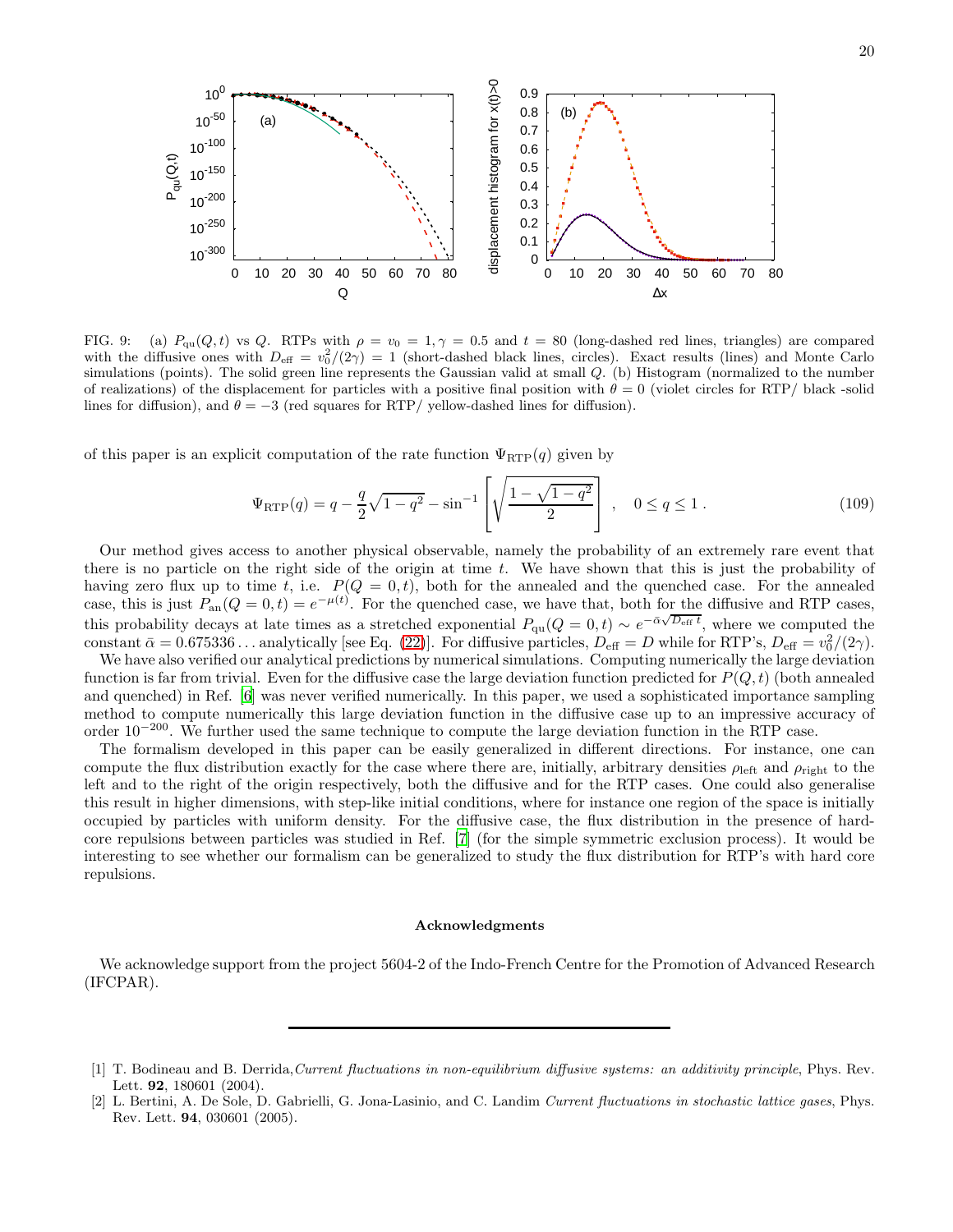- <span id="page-20-2"></span>[3] L. Bertini, A. De Sole, D. Gabrielli, G. Jona-Lasinio, C. Landim, Non equilibrium current fluctuations in stochastic lattice gases, J. Stat. Phys. 123237-276 (2006).
- [4] S. Prolhac and K. Mallick, Current Fluctuations in the exclusion process and Bethe Ansatz, J. Phys. A: Math. Theor. 41 175002 (2008).
- [5] C. Appert-Rolland, B. Derrida, V. Lecomte, F. Van Wijland, Universal cumulants of the current in diffusive systems on a ring, Phys. Rev. E. **78**, 021122 (2008).
- <span id="page-20-3"></span>[6] B. Derrida and A. Gerschenfeld, Current Fluctuations in One Dimensional Diffusive Systems with a Step Initial Density Profile, J. Stat. Phys. **137**, 978 (2009).
- <span id="page-20-4"></span>[7] B. Derrida and A. Gerschenfeld, Current Fluctuations of the One Dimensional Symmetric Simple Exclusion Process with Step Initial Condition, J Stat Phys 136, 1 (2009).
- <span id="page-20-1"></span>M. Prähofer and H. Spohn, Current fluctuations for the totally asymmetric simple exclusion process, In and out of equilibrium, ed. V. Sidoravicius, Progress in Probability 51, 185-204, Birkhauser Boston (2002).
- <span id="page-20-0"></span>[9] P. L Krapivsky, B. Meerson, Fluctuations of current in nonstationary diffusive lattice gases, Phys. Rev. E 86, 031106 (2012).
- <span id="page-20-5"></span>[10] H. C. Berg, E. coli in Motion (Springer, 2014).
- [11] J. Tailleur and M. E. Cates, Statistical mechanics of interacting Run-and-Tumble bacteria, Phys. Rev. Lett. 100, 218103 (2008).
- <span id="page-20-11"></span>[12] K. Martens, L. Angelani, R. Di Leonardo, and L. Bocquet, Probability distributions for the run-and-tumble bacterial dynamics: An analogy to the Lorentz model, Eur. Phys. J. E  $35$ ,  $84$  (2012).
- <span id="page-20-6"></span>[13] A. E. Patteson, A. Gopinath, M. Goulian, P. E. Arratia, Running and tumbling with E. coli in polymeric solutions, Sci Rep. 2015 Oct 28; 5:15761. doi: 10.1038/srep15761.
- <span id="page-20-7"></span>[14] W. Stadje, The exact probability distribution of a two-dimensional random walk, J. Stat. Phys. 46, 207 (1987).
- <span id="page-20-8"></span>[15] G. H. Weiss, Some applications of persistent random walks and the telegrapher's equation, Physica A: Statistical Mechanics and its Applications 311, 381 (2002).
- <span id="page-20-9"></span>[16] E. Fodor, C. Marchetti, Lecture notes for the international summer school "Fundamental Problems in Statistical Physics" held in Bruneck, Physica A 504, 106 (2018).
- [17] C. Bechinger, R. Di Leonardo, H. Löwen, C. Reichhardt, G. Volpe and G. Volpe, Active particles in complex and crowded environments, Rev. Mod. Phys. 88, 045006 (2016).
- [18] M. E. Cates, J. Tailleur, Motility-Induced Phase Separation, Annu. Rev. Conden. M. P. 6, 219 (2015).
- <span id="page-20-13"></span>[19] A. P. Solon, Y. Fily, A. Baskaran, M. E. Cates, Y. Kafri, M. Kardar, J. Tailleur, Pressure is not a state function for generic active fluids Nature Phys. 11, 673 (2015).
- <span id="page-20-10"></span>[20] A. B. Slowman, M. R. Evans and R. A. Blythe, Jamming and attraction of interacting run-and-tumble random walkers, Phys. Rev. Lett. 116, 218101 (2016).
- <span id="page-20-12"></span>[21] G. Gradenigo, S. N. Majumdar, A first-order dynamical transition in the displacement distribution of a driven run-andtumble particle, J. Stat. Mech.: Theor. Exp. 053206, (2019).
- <span id="page-20-14"></span>[22] P. Hänggi, P. Jung, *Colored noise in dynamical systems*, Adv. Chem. Phys. **89**, 239 (1995).
- [23] A. Dhar, A. Kundu, S. N. Majumdar, S. Sabhapandit, G. Schehr, Run-and-tumble particle in one-dimensional confining potentials: Steady-state, relaxation, and first-passage properties, Phys. Rev. E 99, 032132 (2019).
- [24] E. Mallmin, R. A. Blythe and M. R. Evans, Exact spectral solution of two interacting run-and-tumble particles on a ring, J. Stat. Mech.: Theor. Exp. 013204, (2019).
- <span id="page-20-15"></span>[25] F. J. Sevilla, A. V. Arzola and E. P. Cital, Stationary superstatistics distributions of trapped run-and-tumble particles, Phys. Rev. E 99, 012145 (2019).
- <span id="page-20-16"></span>[26] Y. Ben Dor, E. Woillez, Y. Kafri, M. Kardar, A. P. Solon, Ramifications of disorder on active particles in one dimension, preprint [arXiv:1908.00568](http://arxiv.org/abs/1908.00568) (2019).
- <span id="page-20-17"></span>[27] J. Masoliver, K. Lindenberg, and B. J. West, First-passage times for non-Markovian processes: Correlated impacts on a free process, Phys. Rev. A **34**, 1481 (1986).
- [28] L. Angelani, R. Di Lionardo and M. Paoluzzi, First-passage time of run-and-tumble particles, Euro. J. Phys. E 37, 59 (2014).
- [29] L. Angelani, Run-and-tumble particles, telegrapher's equation and absorption problems with partially reflecting boundaries, J. Phys. A: Math. Theor. 48, 495003 (2015).
- [30] K. Malakar et al, Steady state, relaxation and first-passage properties of a run-and-tumble particle in one-dimension J. Stat. Mech. (2018) 043215
- [31] T. Demaerel and C. Maes, Active processes in one dimension, Phys. Rev. E. 97, 032604 (2018).
- <span id="page-20-18"></span>[32] P. Le Doussal, S. N. Majumdar, G. Schehr, Non-crossing run-and-tumble particles on a line, [arXiv:1902.06176](http://arxiv.org/abs/1902.06176) (2019).
- <span id="page-20-19"></span>[33] P. Singh, A. Kundu, Generalised "Arcsine" laws for run-and-tumble particle in one dimension, J. Stat. Mech., 083205 (2019).
- <span id="page-20-20"></span>[34] M. R. Evans and S. N. Majumdar, Run and tumble particle under resetting: a renewal approach, J. Phys. A: Math. Theor. 51, 475003 (2018).
- <span id="page-20-21"></span>[35] For a recent review on stochastic resetting, see M. R. Evans, S. N. Majumdar, G. Schehr, Stochastic resetting and applications, J. Phys. A: Math. Theor. in press https://doi.org/10.1088/1751-8121/ab7cfe (2020).
- <span id="page-20-22"></span>[36] B. Lacroix-A-Chez-Toine, J. Andres Monroy Garzon, C. Sebastian Hidalgo Calva, I. Perez Castillo, A. Kundu, S. N. Majumdar, G. Schehr, Intermediate deviation regime for the full eigenvalue statistics in the complex Ginibre ensemble, Phys. Rev. E 100, 012137 (2019).
- <span id="page-20-23"></span>[37] B. Lacroix-A-Chez-Toine, S. N. Majumdar, G. Schehr, Rotating trapped fermions in two dimensions and the complex